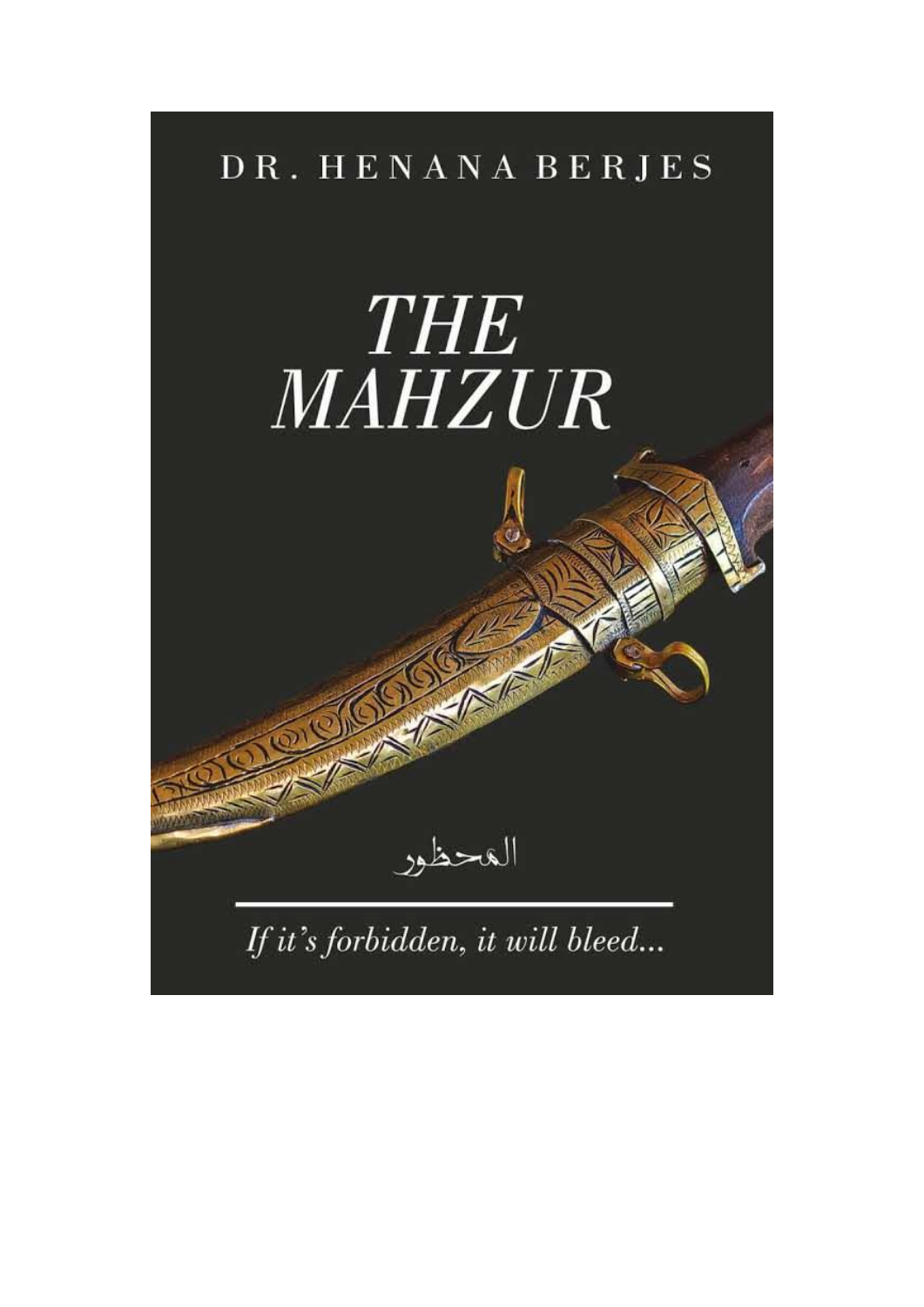*If it is forbidden, it will bleed..*

# *The Mahzur*

DR. HENANA BERJES

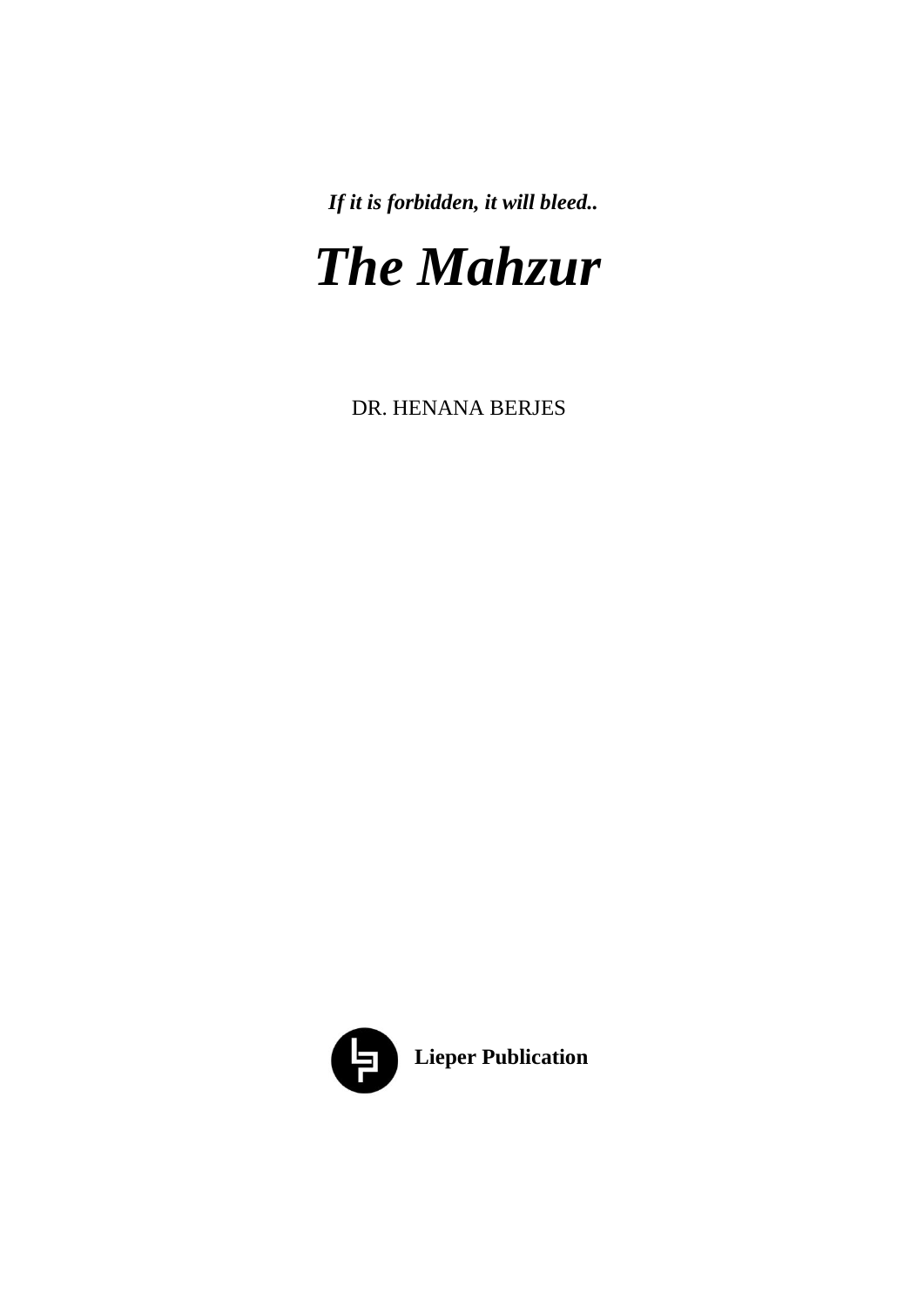This book has been published with all the efforts taken to make the content of this book as error free as possible after the consent of the author. No part of this book shall be used, reproduced in any manner whatsoever without written permission from the author, except in cases of reviews.

The Author of this book is solely responsible and liable for the content of this book including but not limited to the views, representations, descriptions, opinions and the references. The content of this book shall not constitute or be construed or deemed to the opinions or expression of the Publisher or the Editor. Neither the publisher nor the editor endorse or approve the content of this book or guarantee the reliability of the content published herein and do not make any representations or warranties of any kind, express or implied. The Publisher and Editor shall not be liable whatsoever for any errors.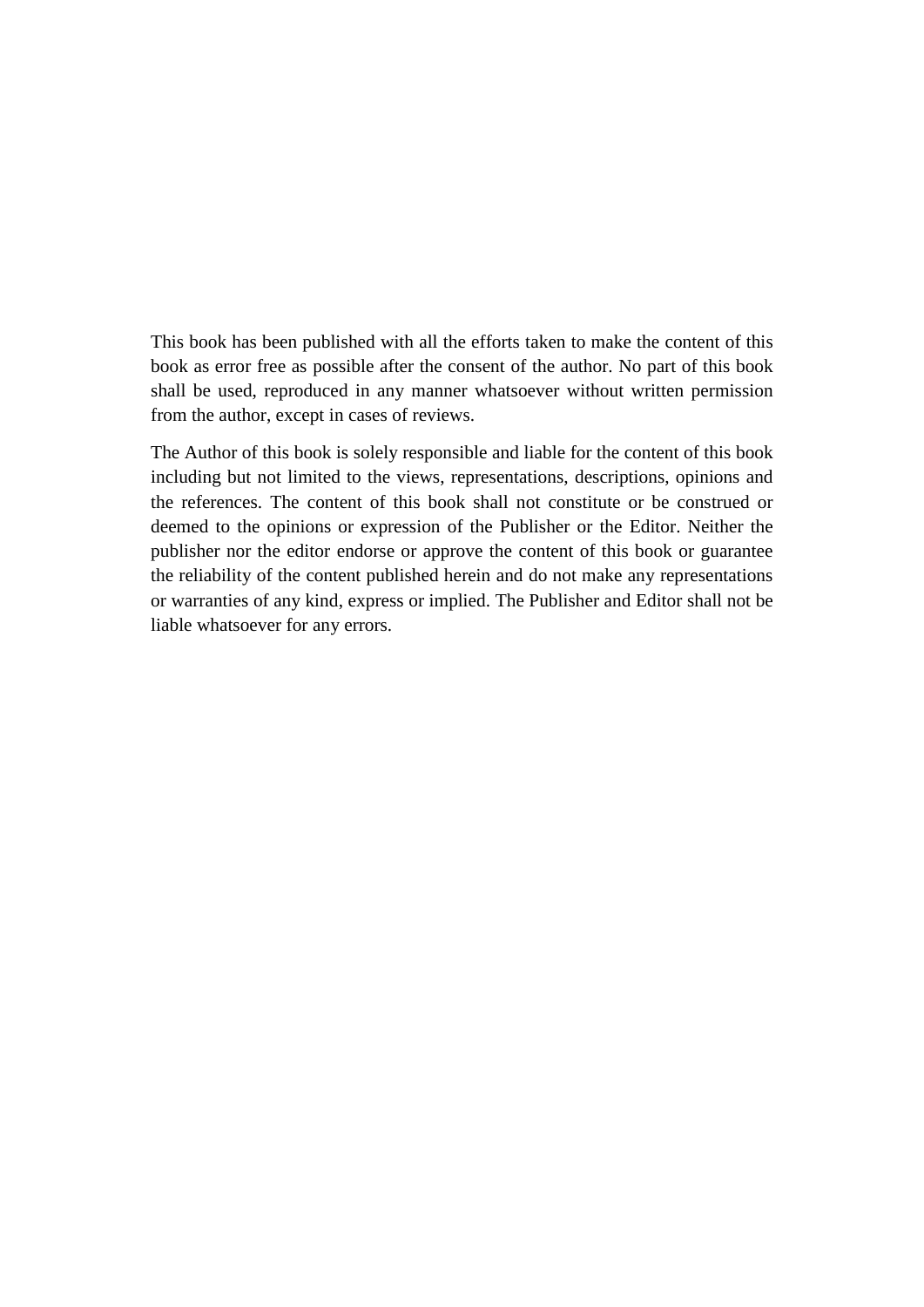*To the one unmatched in beauty and magnificence*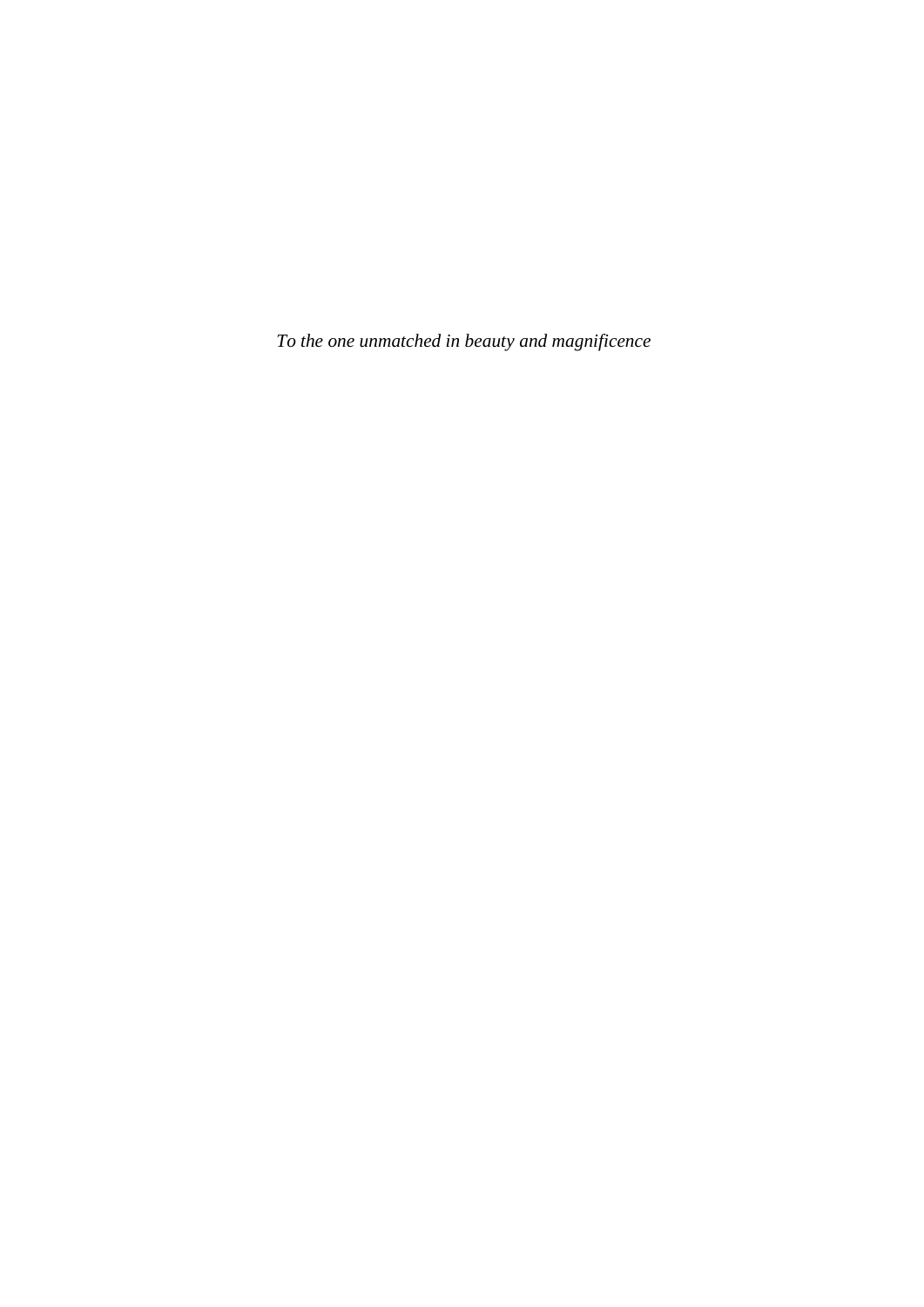*What is meant for you, will reach you even if it is beneath two mountains. And what isn't meant for you, won't reach you even if it is between your two lips. (Arab Proverb)*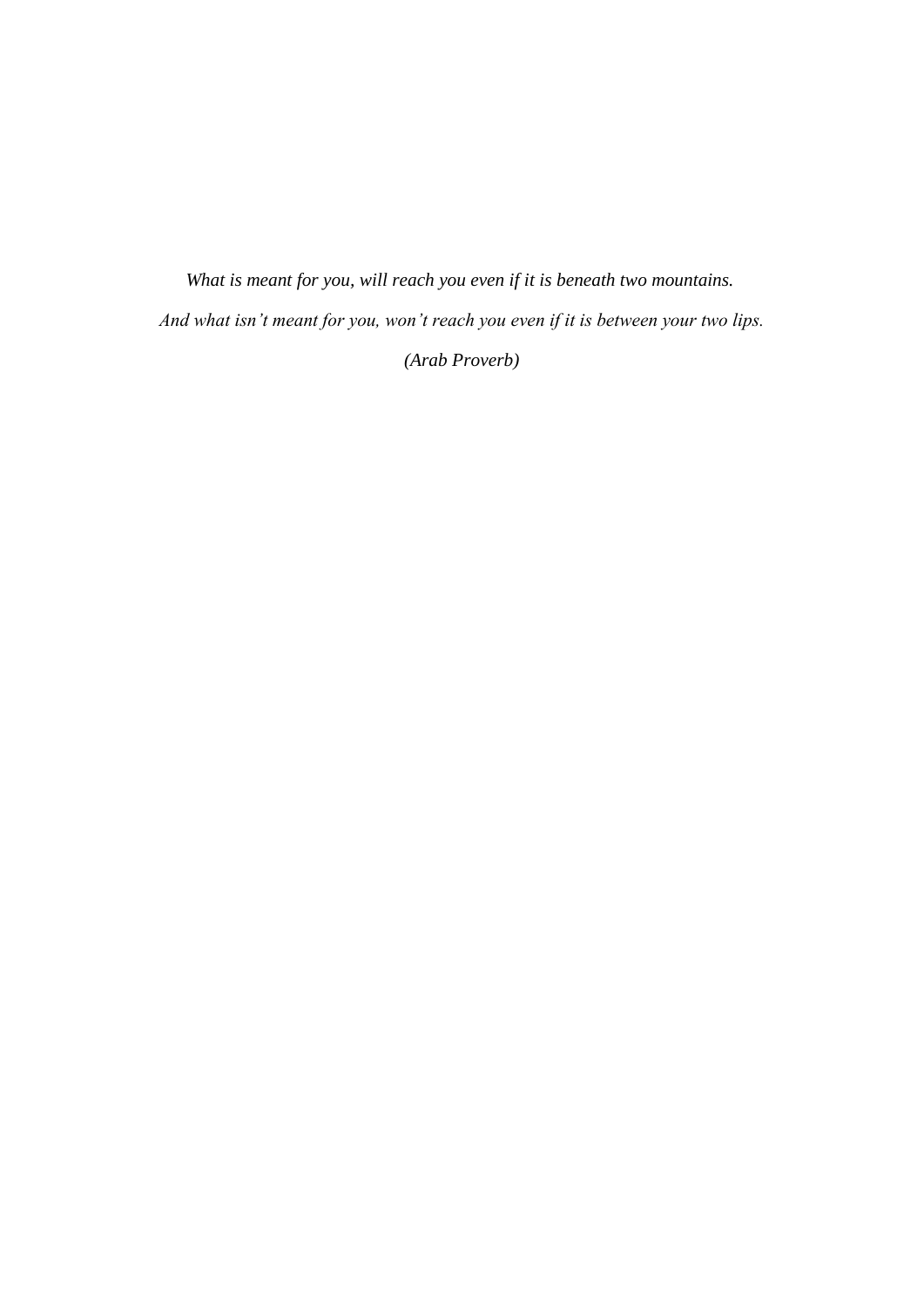*At a point in time, we stumble upon a 'why' that we live for At another point, we stumble upon a 'why' that we can die for*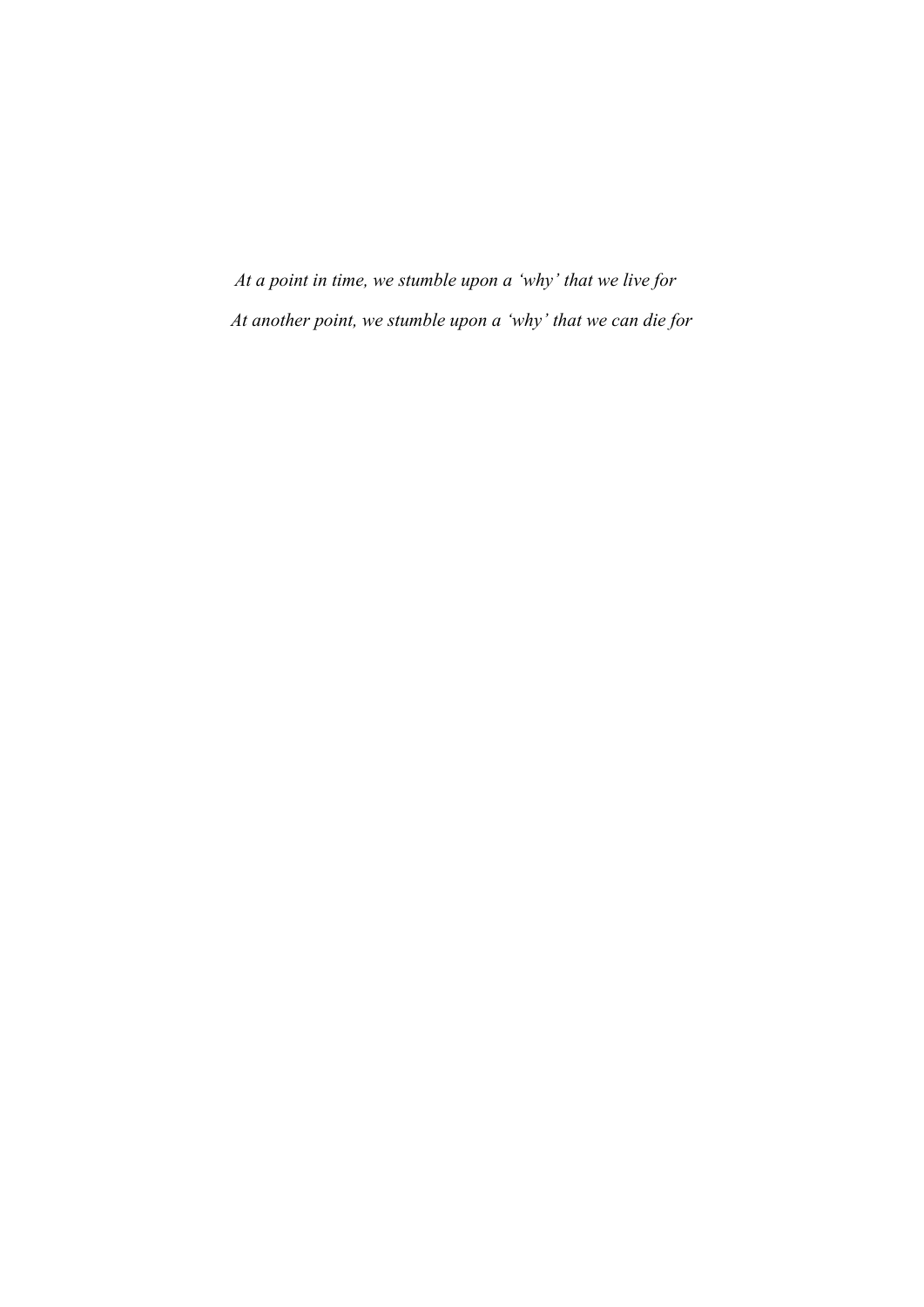#### **Disclaimer:**

This book is entirely a work of fiction and any resemblance to a person living or dead is purely co incidental. The province of *Janub as Sehra* is imaginary and so are the clan names used.

The names, characters, places or incidents in this novel are products of the author"s imagination, and in the case of actual named places, are used fictitiously.

Any action taken by a character in this story is in no way reflective upon any real professional in the actual performance of their duties in their field of expertise. Nor are any of the actions or decisions taken or made by any character in this story, involved with any organisation or institution, reflective of the way they do business.

Although some of the places, names and nicknames of organisations mentioned in this story are real, the incidents are purely fiction. Situations are purely the imagination of the writer.

Other resemblance to actual events, locales, organisations or persons, living or dead, is entirely coincidental and beyond the intent of neither the author nor the publisher.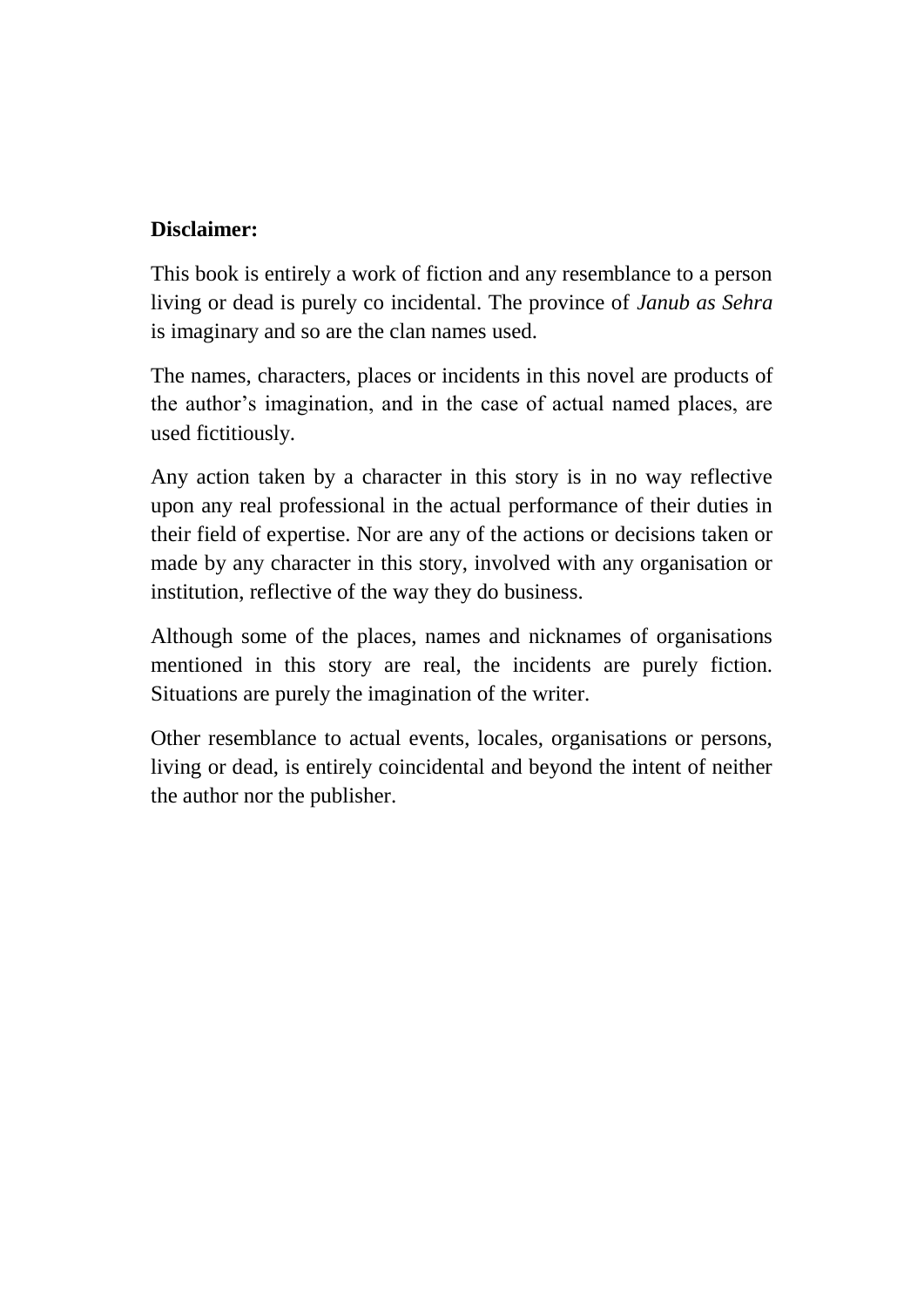#### **Introduction**

Between the vast expanses of *Himyar* and *Najd* reside the great tribes, the descendants of Shem, son of Noah (May peace prevail upon him) and as we turn the pages of history, we find them flourishing far beyond their designated borders. The *Rub al Khaali* or the Empty Quarter has since times immemorial divided the Arabian Peninsula into the North and the South and while the northern parts are mostly the Bedouins or tribal, the south is where most of the civilisations have prospered.

In the Northern parts, where the Bedouins have prospered for centuries, lies the Mighty Nafud desert, connected to the *Rub al Khali* by a comparatively narrow stretch of gravel plains and sand dunes, the *ad Dahna* or the corridor. The Nafud is not just another desert. It is a storehouse of historical treasures, a gateway into the undisclosed secrets of the past like the *Madain al Saleh*. It has a life of its own and the story that I am about to tell you unfolds at the fringes of the desert and then engulfs it whole.

The various settlers around the edges of the desert that have for centuries accepted the Nafud as an indispensible part of their lives, have let the desert to own them in return. These tribes have prospered after the oil boom of the 1950"s and you will find the entire region teeming with technology but the mindset is still essentially Bedouin and that should means inerasable. They are people of the sword having evolved in the harshest climate found anywhere on earth and yet they have a heart of gold. Somehow, it is difficult not to fall in love with them for what they are; honest, sincere and much in love with their roots. The law that they believe in, is invisibly guided by tradition.

It is a land of culture shock for many westerners but that is exactly what makes it so appealing. Its infallible beauty lies in the obscurity that surrounds it. The Nafud is an enigma for most, a conundrum of things that otherwise seem so normal in other parts of the world.

I bring to you, *The Mahzur* or The Forbidden, a tale of love and loss, for where there is great love; the loss, invariably, is greater.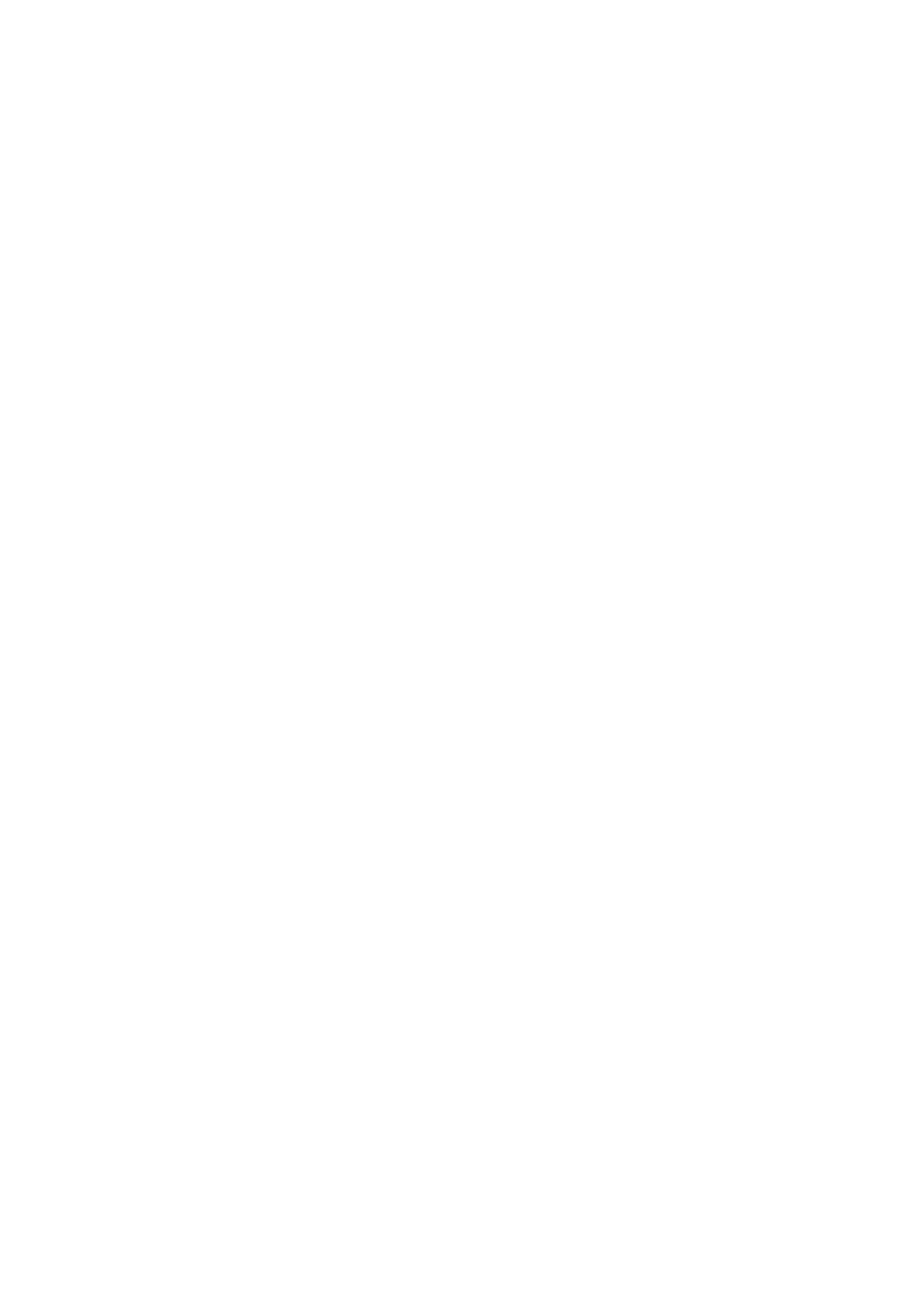The harsh cry of a Saker Falcon overhead woke her up from slumber. She opened her eyes to see a magnificent gray and white bird in flight against the somber blue morning sky. A gentle mist had built up through the night and now it swam a notch above the sand dunes, leaving immense emptiness between the earth and the sky just like the vacuum that she had left behind. The desert sun had almost risen imparting a golden hue to the sands as far as the eye could see. She was still exhausted from yesterday"s journey. She tried lifting her head to look around. Ahmed had fallen asleep at the place where he had been on watch, his one arm under his head for a pillow. Sarah gazed at his sun kissed cheeks, his bright black shoulder length hair falling on the dusky sand. His checkered red and white *Shemagh<sup>1</sup>* had come off during sleep. A lazy curl was playing on his forehead. It looked irresistible as the desert wind played through his hair. She felt like touching it, but a twinge of pain passed through the back of her neck as she tried to lift her head.

The great Nafud desert stretched for miles on all sides. There was no sign of civilization around them. They had no one for company.

She picked up the bottle of perfume that she had dropped in her sleep and held on tightly to her *abaya<sup>2</sup>* which flapped noisily on this blustery desert morning.

Time to move on,' she thought.

She felt like waking up Ahmed but decided against it. He needed rest.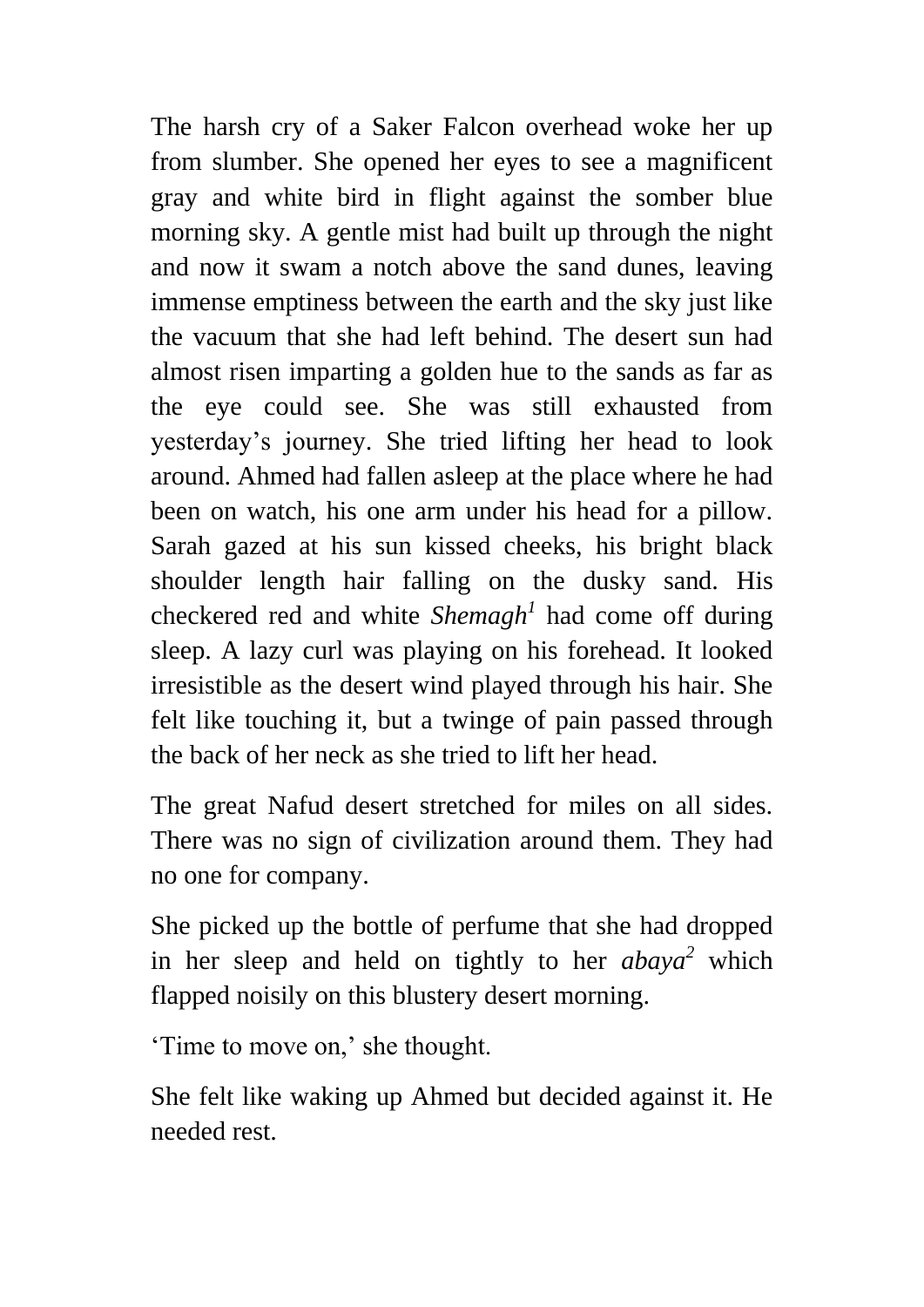Her throat was parched from the cold windy night in the desert. She brushed off the sand from her clothes and threw the veil over her head, letting her long waist length dusky hair fall aimlessly all around her shoulders. She left the face bare without hindrance. There wasn"t anyone around for miles. She moved towards the vehicle with difficult steps, sinking at many places in the soft desert sand. Thankfully, the car, a Land Cruiser, that was of a sandy brown hue that blended perfectly with the surrounding sand and made them almost inconspicuous, wasn't very far from where they had settled for the night.

She opened the rear window and pulled out a bottle of water from the carton lying under the back seat. They had to be careful with the water. She had no idea how long it could take them to cross the desert. From what she had ascertained, they were headed for Jordan however, she still had not talked to Ahmed about it though she was sure he had a plan. She took a few carefully measured sips, splashed some water on her face and then ascertaining the direction of the  $qiblah^3$  from the position of the sun; she turned towards the south and began her prayers.

A waft of tears floated in her eyes as she raised her hands towards the skies. She asked Allah to help them find a safe passage to Jordan as soon as possible without getting caught. She prayed for the safety of those they had left behind. Her back ached from the long and restless night in the desert and her heart ached even more.

She loved Ahmad with all her heart and had no reason to doubt his love for her. They were the survivors of a deadly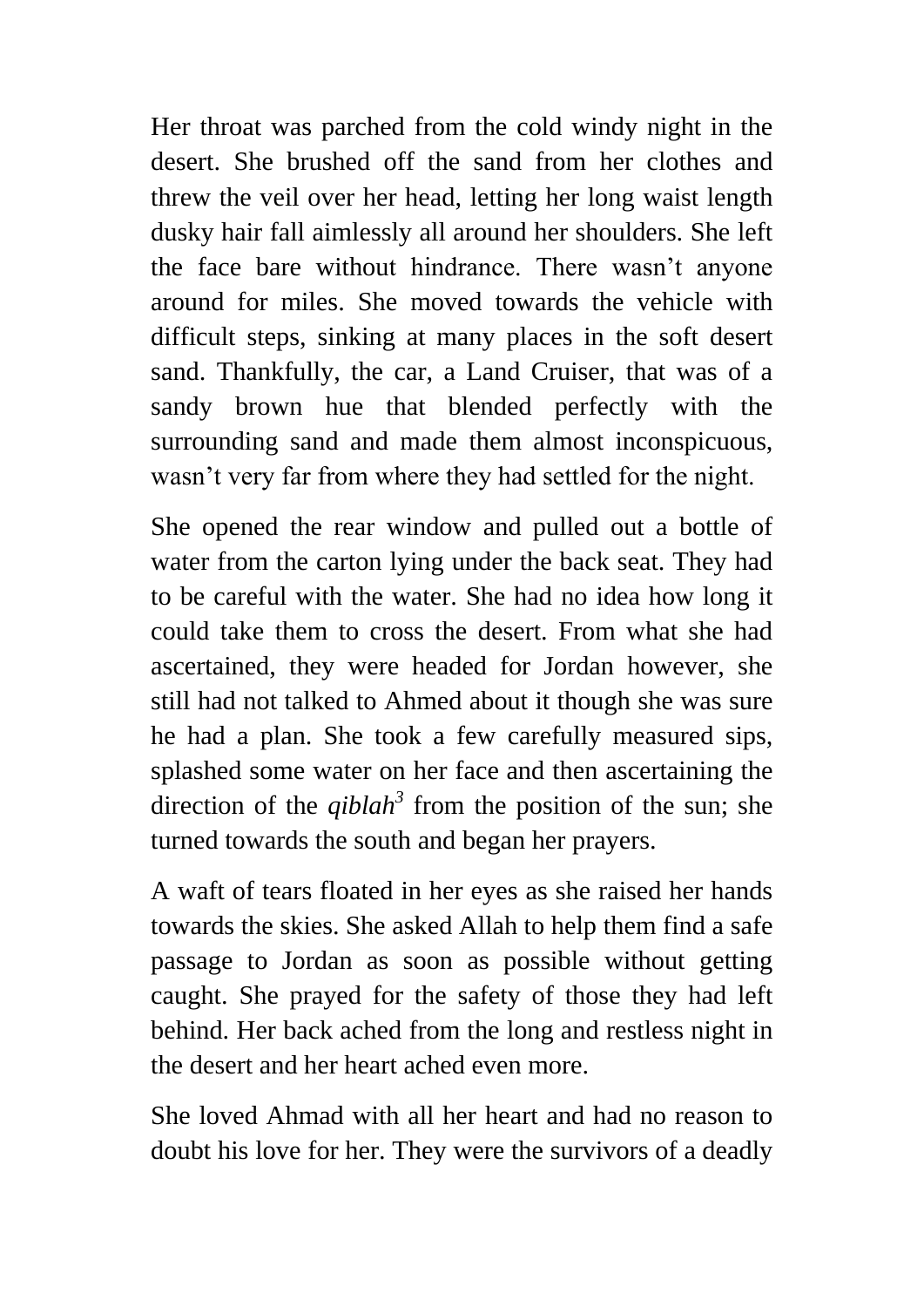clan war, which they, inadvertently, had begun and of which they had absolutely no knowledge.

The sun was almost over the horizon when she finished her prayers. Ahmad was still asleep, his back turned towards her. She swallowed a tear. What if they were caught? In that, she couldn"t imagine a worse fate for him. She feared more for his life than she feared for her. In just a few days he had been transformed into a fugitive, a runaway and the most wanted person of their region. Life would never be the same for them.

She was Sarah, the sober, beautiful and beloved daughter of a renowned Hotelier of the Al-Janubi clan and he was Ahmad, the indisputable champion in all off road desert rallies and the only son of one of the most reputed family of the As-Sehri"s from the province of *Janub as Sehra*  which is located at the southern end of the Nafud.

For as long as they could remember, the Nafud had been colored crimson by the unmatched rivalry between these two clans and each stayed at a distance further than the farthest root of a date palm tree. They tried not to cross paths and when they did, it would always be with suspicion, for none trusted the other.

It wasn"t an unusual love story. It was like one of the many in its beginning that she had so often heard from her friends or maybe it was not..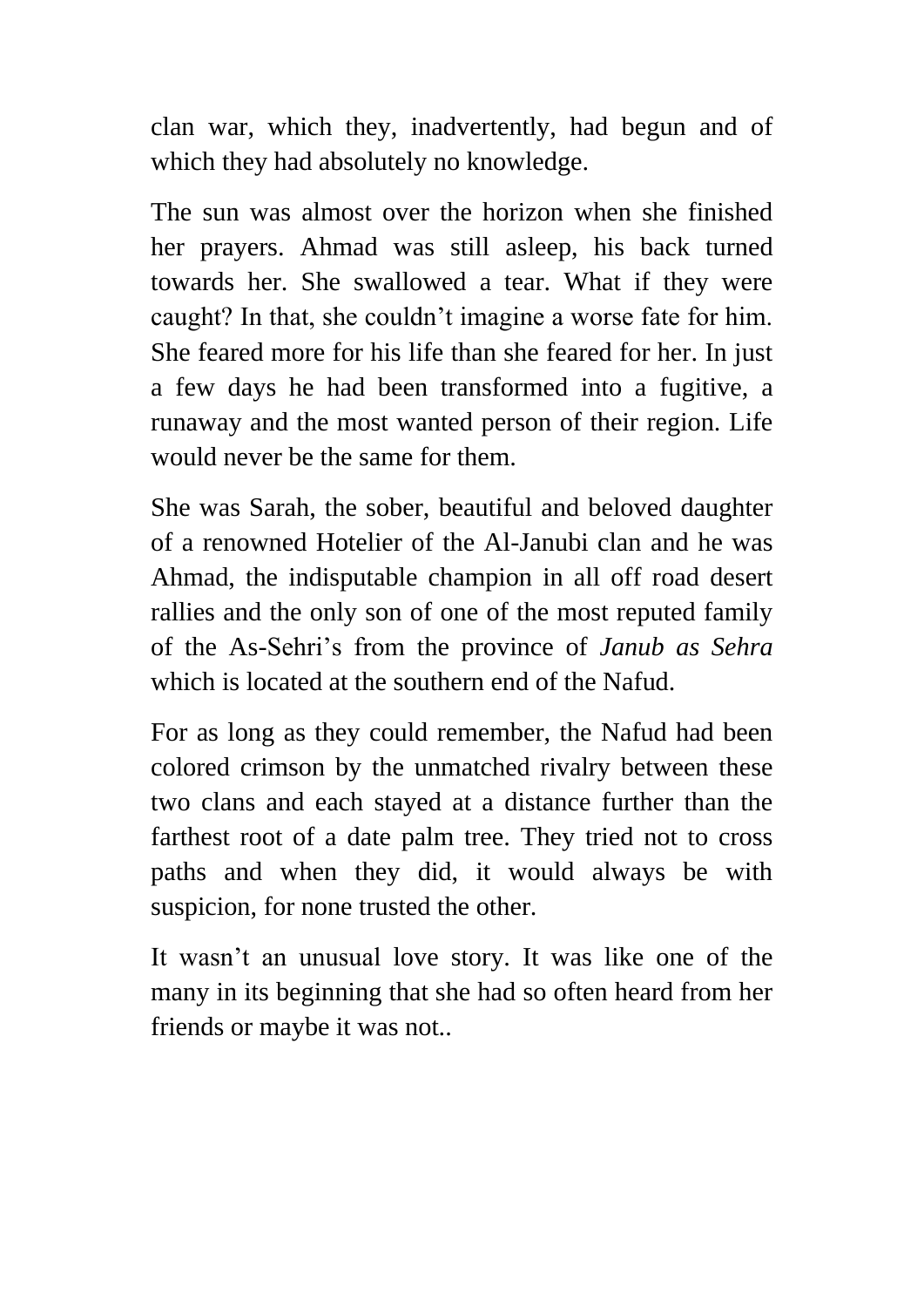# **Chapter 1**

"*Hala<sup>4</sup>* , how are you doing?" inquired a vivacious voice at the other end of the phone that Sarah knew as that of her best friend, Malak.

"I'm good, though I was wondering that we haven't caught up in quite some time," she replied.

"Yeah, and that's exactly the reason that I called you. It is little sister's birthday bash and we are throwing a grand party at the *Istaraha<sup>5</sup>* ," Malak gushed.

"Who else is invited?" Sarah asked her

I have invited all our friends from the good old days and guess what; I out did the list that little sister had of her friends," she chuckled.

"That is so like you." smiled Sarah.

"I realized we wouldn"t be having another get together for years to come; I"ll be leaving for the UK and everyone else has plans as well." She continued

"True", Sarah sighed. "Time has really moved fast for us. Don't you think so?"

They had been friends since school and had finished college together a month before. All her friends had plans for their future. Malak"s was to get married and settle down in the UK.

"Yeah, right, let's catch up then. Be an early bird though." Malak told her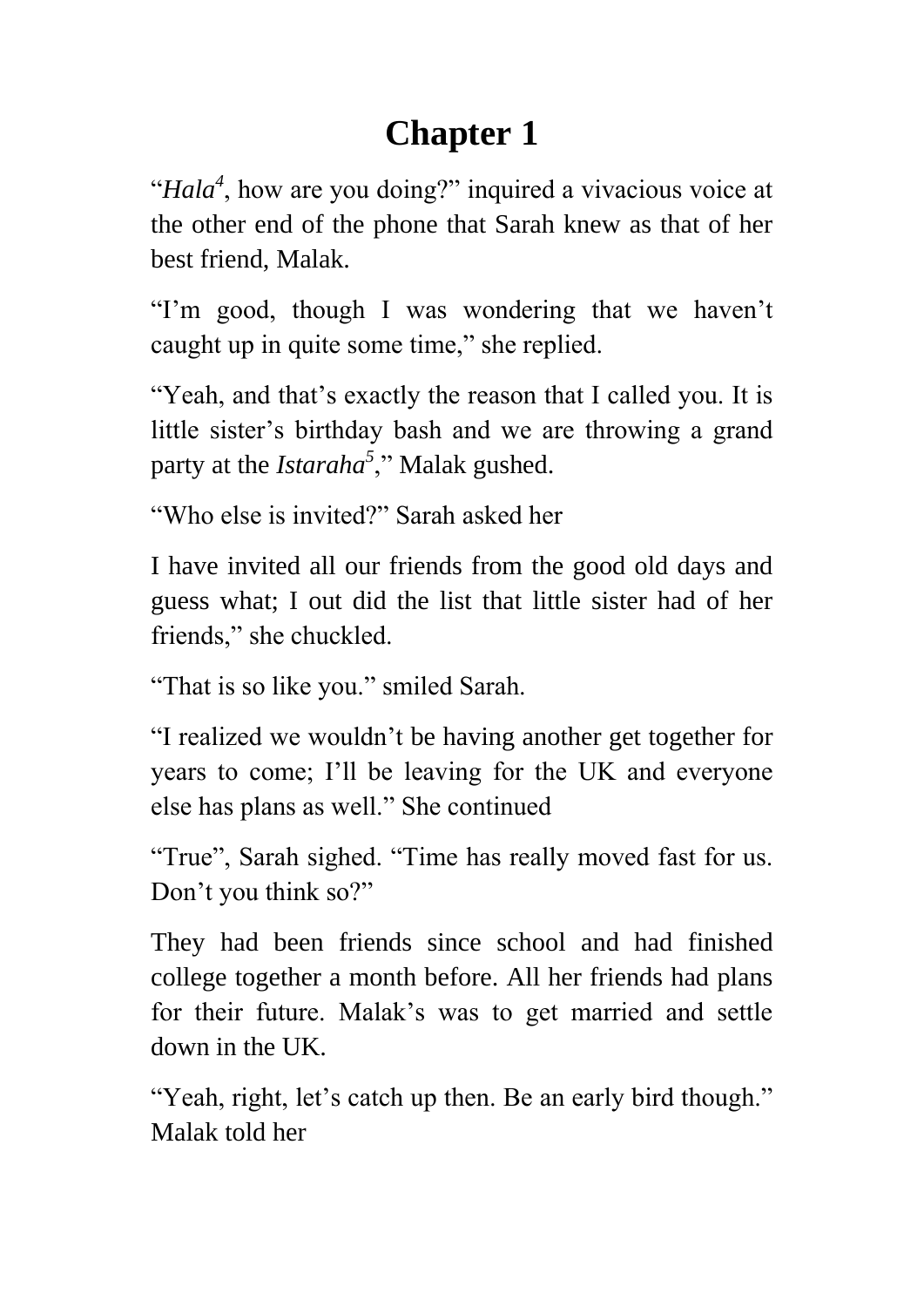"Sure thing, I"ll see you soon." She hung up.

\*\*\*\*\*

It is always a gender segregated get together in the province of *Janub as Sehra<sup>6</sup>* and free mixing between men and women is prohibited by law but a party is fun nevertheless. You are free to do your kind of stuff.

"Don't be late," Sarah's elder brother Hisham told her as he dropped her outside the high fenced corrugated iron gate of the *Istaraha*. Women weren"t allowed to drive as per the stringent rules of the province and that put an extra burden on the men of the family. It was their responsibility to drive the women of the house around or they could hire a taxi, but late night travels were solely the guardian"s domain.

Sarah nodded in the affirmative, pulling the heavy black veil a bit further over her already covered hair.

"I"ll call you when the party is over." She said, stepping down from the gigantic maroon and silver GMC car.

"Little sister, I have to wake up early the next morning. Your brother has a job to attend to." He smiled, patting her gloved hand.

Sarah smiled beneath the veil, a smile that would not be visible though.

She watched him back up the car and then he bade her enter the gate before he drove away.

She was used to such scrutiny so she didn"t notice it at all.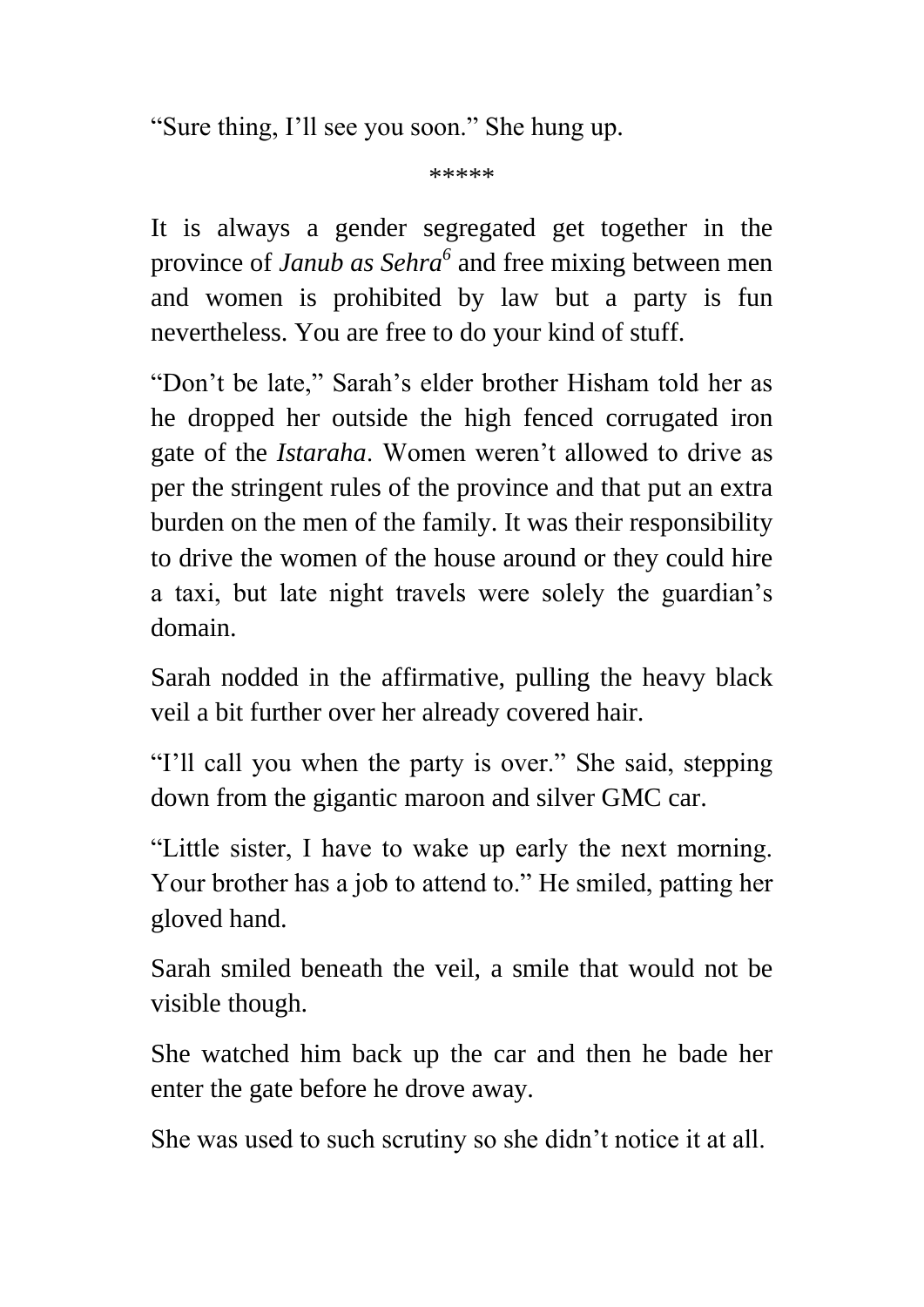It really was a huge gathering. There were two female security guards at the gate who scanned her from head to toe before letting her inside. She removed her *abaya*, her head cover and gloves and handed them over to an attendant who then showed her a locker. All her belongings, including her cell phone, that had a camera, would be safely stowed away there till she stayed inside. You weren't allowed cameras to women's parties. It was prohibited lest someone would click a picture of women and show them to the men in their families. Women covered up their face in public.

Malak, a fair and sturdily built young woman, looked dazzling in a bright blue dress that reached up to her knees. She had paired it up with a cream pearl necklace and matching earrings.

"You look amazing;" Sarah almost yelled, trying to drown the voice of the blaring music

Malak hugged her.

"Hey girls, look who is here, the queen of the desert" and most of her friends turned around. It was a name that her friends had given her years ago and it was simply apt.

"Wow, don"t you look gorgeous?" Rowdaina, her friend of eight years, gushed.

Girls in the province never shied from bestowing compliments on each other. It was considered the right thing to do, maybe because no men ever would.

"Look at you," chirped Rawaan, "you really know how to use that dusky complexion to your advantage"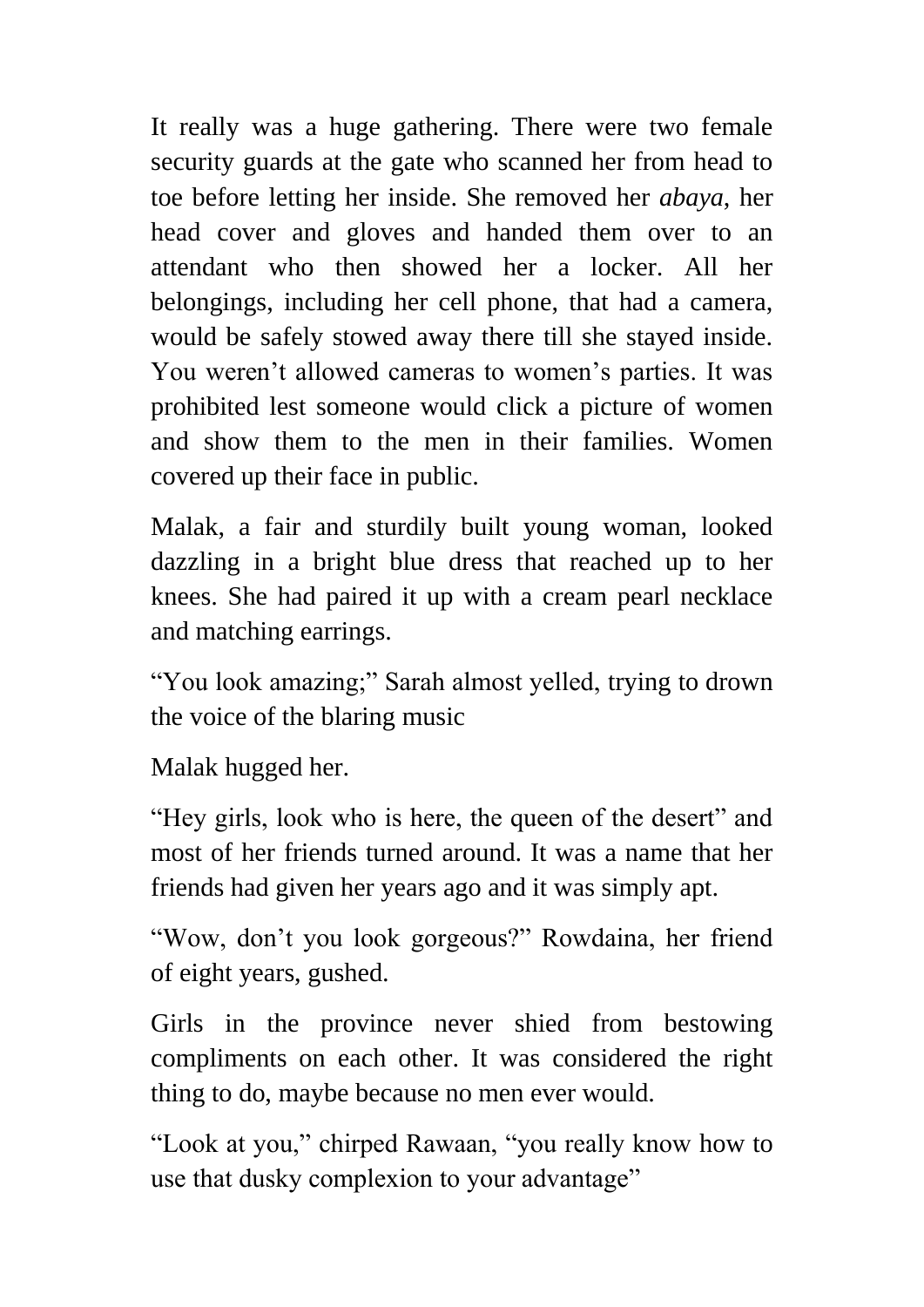Sarah smiled. She had chosen a sandy brown off shoulder gown that reached up to her toes. She was wearing small diamond studded circles in her ears and they imparted a strange shimmer to her dusky skin that resembled the setting sun at dusk. Sarah had ice streaks in her dark wavy hair that added to the mystery that surrounded her. She looked exquisite. She wasn't milk and rose complexioned like most girls in her friend circle or for that matter in her family. She had acquired her exquisite complexion from her grandmother who had a mulatto ancestry. She was a darker shade of cream with big brown eyes and thick long lashes. She was perfect in her own special way and maybe there was so much of the desert visible in her that her friends had given her this name, the desert queen.

Sarah returned the compliments with enthusiasm. Everyone had dressed elegantly for the occasion. They might not see each other again.

The food was amazing. Malak"s sister, Zara cut the cake among loud cheers and music and then they started dancing.

Malak had an announcement to make but it was done discreetly. She had sneaked in a camera!

"Sarah, let me take your picture," she said.

"Malak, you will get us into some serious trouble." Sarah responded, always that prudent and careful girl that she was.

"No one is ever gonna find out. Oh, come on, for old times" sake, Sarah." Most of their closest friends had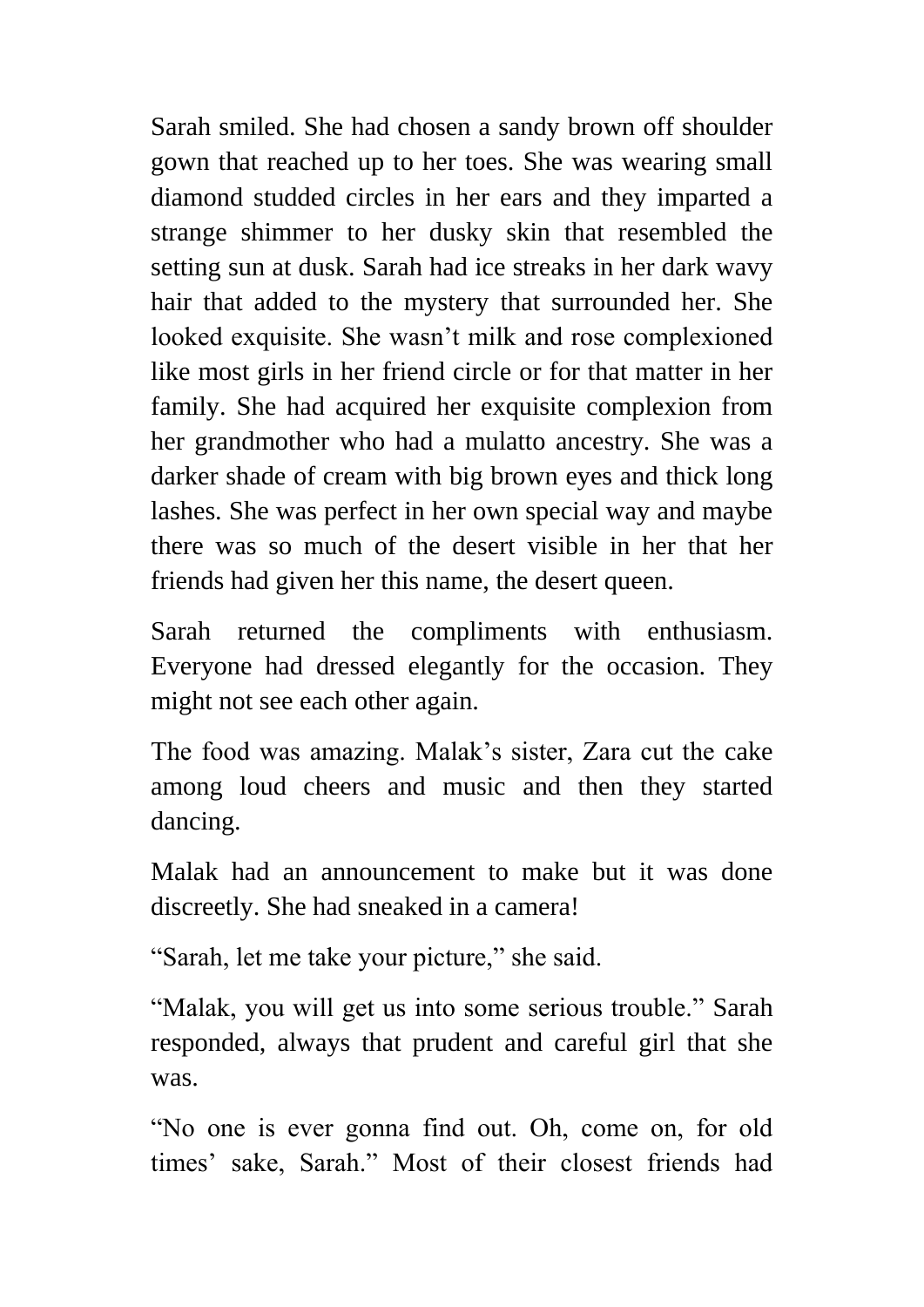joined them by now and everyone was excited about this adventure.

Malak had sneaked a small digital camera into the *Istaraha* somehow. The girls took turns to stand guard while the others snapped pictures and stood discussing, editing or deleting some of them. The adventure over, the camera was hidden inside a huge flower vase by the side of the door. Malak promised to mail them their pictures.

"I wanted this memory to last," said Malak as they said their goodbyes.

They parted with tearful eyes. They had been close friends for years. All of them were going separate ways, and though they would be in touch, but college life was over.

\*\*\*\*\*

Little did Sarah realize that a harmless adventure would turn her life away from the path that she had chosen for herself, that it would be the moment which would turn into the biggest "what if" of her life, for it so happened that as Malak left for home that night, she forgot to take the camera with her and it was left there between the neatly arranged bunches of Juliet garden roses by the door waiting to be picked up by none other than Ahmed, the pampered son of the owner of the *Istaraha* who ran a chain of such entertainment houses all over the kingdom.

He was there by chance that day. His father had asked him to carry a detailed inspection of the place. On any other day he would have given a valid reason for refusing to do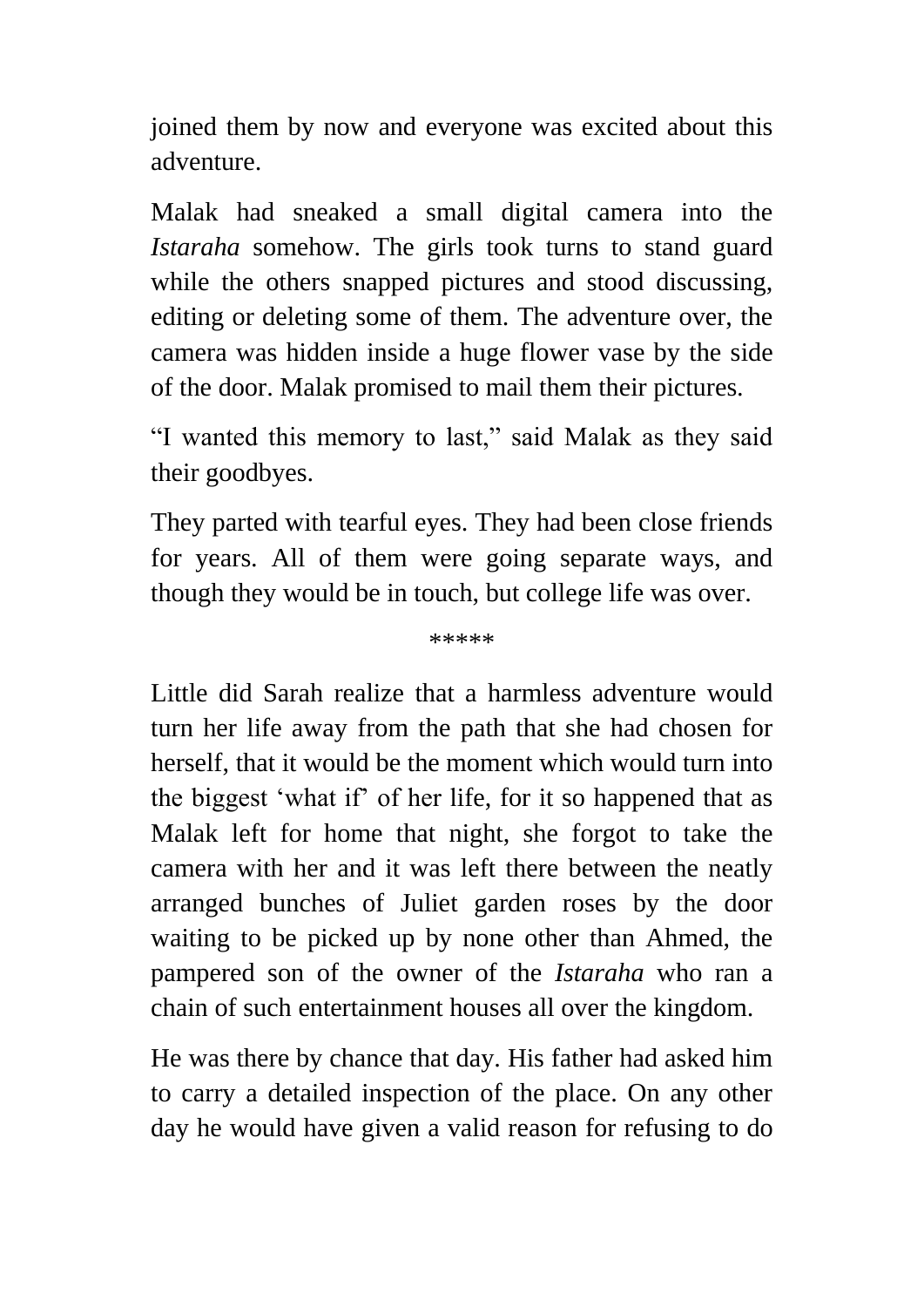so, but today he had agreed without qualms. Maybe he was destined to be there that day.

It was by mere coincidence that he accidentally tripped over the flower vase while chatting with a friend on his phone. The peach and pastel colored roses scattered in all directions revealing a small digicam that had apparently been hidden from prying eyes.

He hung up on his friend.

His first thought was about a spy cam.

'Why would anyone want to do that?'

He locked the door and sat down on the couch. It was an ordinary camera. He switched it on. A low battery signal flashed and then it switched off. There was no way that he could charge the batteries there. He tucked the camera into the pocket of his low rise jeans and then he forgot about it.

It was quite late in the evening that she remembered the camera as he was about to lie down at night. It hurt his thigh as he turned around. He pulled out the camera and looked at it thoughtfully. Somebody had probably sneaked it into the *Istaraha* and if that was the case, it had to be a woman. This idea was enough to push him out of his bed. He searched for a charging lead. He remembered he had once owned a similar camera that lay unattended somewhere. He searched frantically for the charger among the stowed away trash. It was there, wrapped up among his used socks in the cabinet. A smile crossed his face.

It was one of those old style cameras that didn"t work while charging. He turned on the TV and flipped through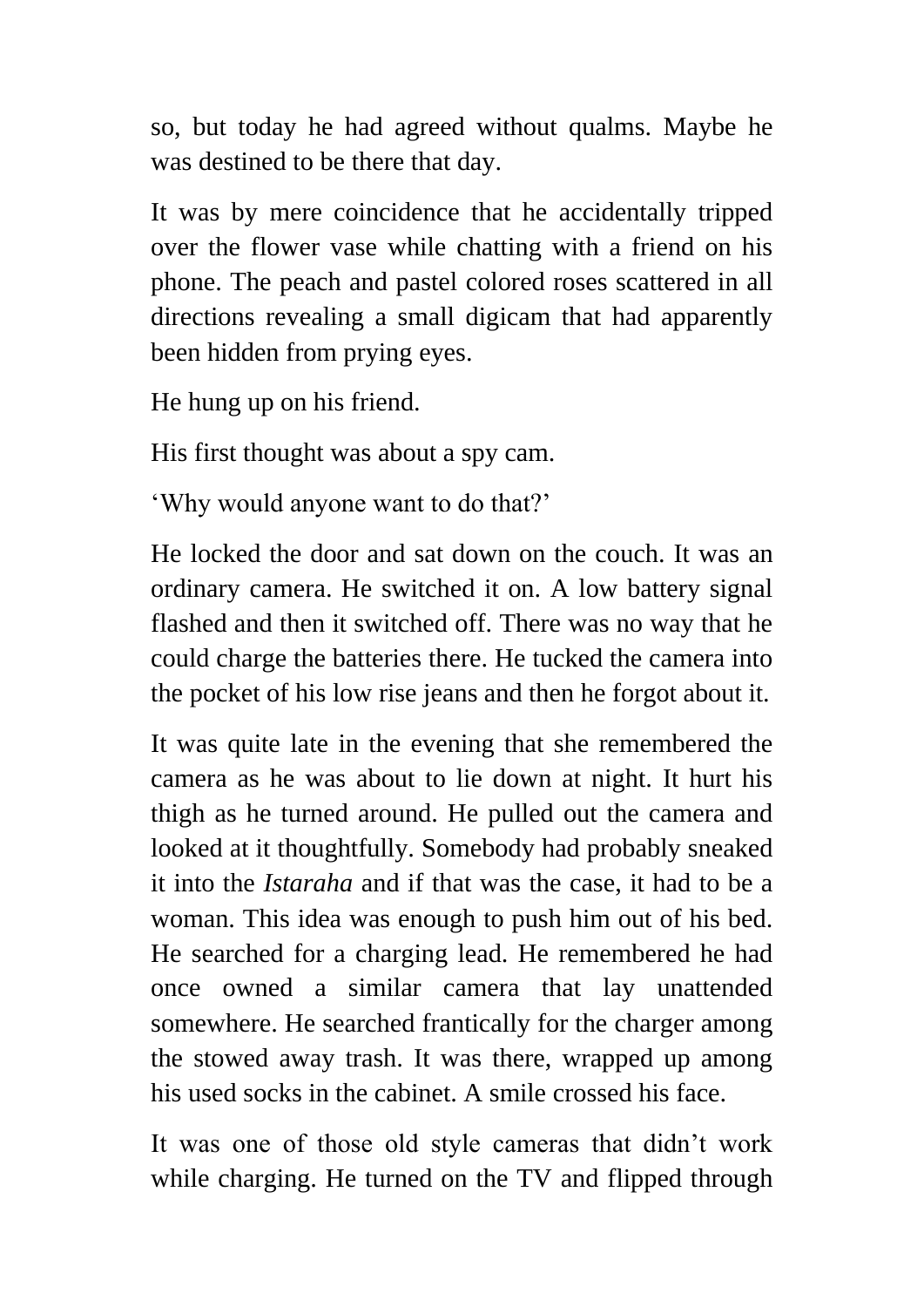the channels. Half an hour later he had the camera in his hand. He could feel the excitement. Women get-together sin *Janub as Sehra* were as alien to him as the planet Mars. He switched it on with a certain tremble in his hand. He wasn"t a bad guy at heart. Should he be doing this, he thought. But he had to know.

The very first picture was that of a woman; No, a goddess would have been a more appropriate term. He found the face of a dusky hued goddess in equally dusky attire staring at him as if she had chosen to cast her spell upon him of all men alive on earth. Her curly brown tresses fell in waves over her sleek and bare shoulders up to her waist. He could feel dusk falling over him. Her smiling big brown eyes had a look akin to Aphrodite when she must have beguiled men into eating the golden apple. He was bewitched. He held on to the camera for dear life. A strange sensation crawled throughout his body, but it was not like anything that he had felt before.

No girl had ever had this effect on him. He had spent most of his youth abroad and he was the only son of a multimillionaire. He had met girls, but he had never seen a goddess before.

"No wonder that they keep you all wrapped up and hidden. You could be the reason for a third world war." He sighed, gazing at the picture with something akin to love rising within his chest. How could someone fall in love with a picture? He didn"t even know who the girl in the picture was.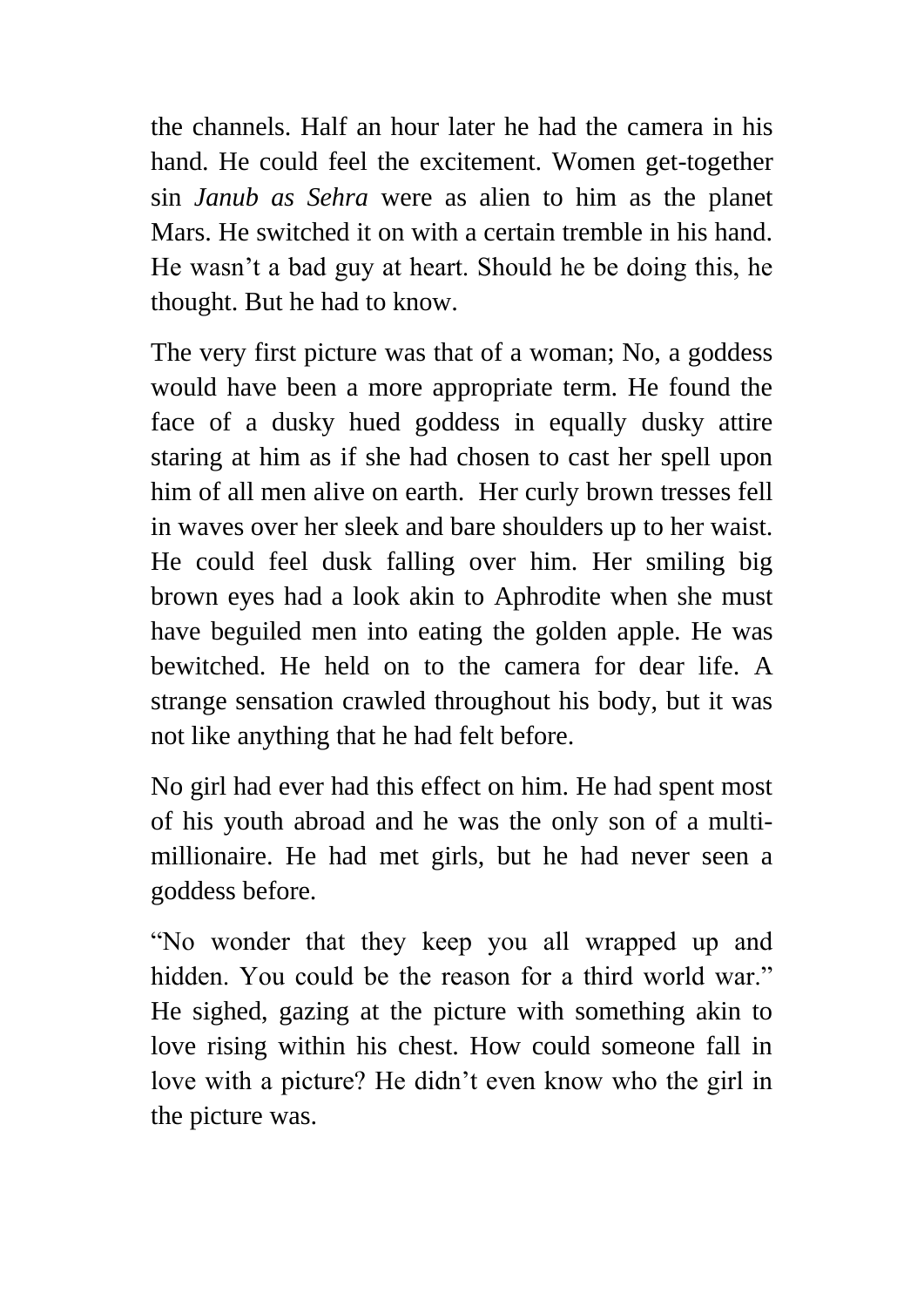He knew he was cursed for he couldn"t even reveal it to anyone. What would he tell them? He tried searching the camera for hints. There were group photos of girls, sometimes with the dusky girl and sometimes without her. He looked for the date and time. All of them had been clicked last night. That gave him some hope. He could find out who had arranged the party but looking for a girl that he couldn"t even ask about seemed like trying to find a needle in a haystack.

He called up the manager of the *Istaraha*.

He picked up the phone at the first bell.

"Yes, sir," he replied in a sleepy voice intermingled with concern.

Ahmed never called any of his employees, but when he did it always meant bad news.

Strangely, he spoke in a gentle tone.

"Who hosted last night"s party at the *Istaraha*?" he asked.

"It was a birthday party, Sir. Do you know the owner of the *Al-Hazraani* mall; it was his daughter's birthday party?"

"Oh, Okay." Ahmed answered

"Is everything alright, Sir?" The manager hoped that there had been no complaint.

"Let me know if someone inquires about some lost property. Let them get in touch with me." He said and hung up in order to avoid further questioning. He couldn"t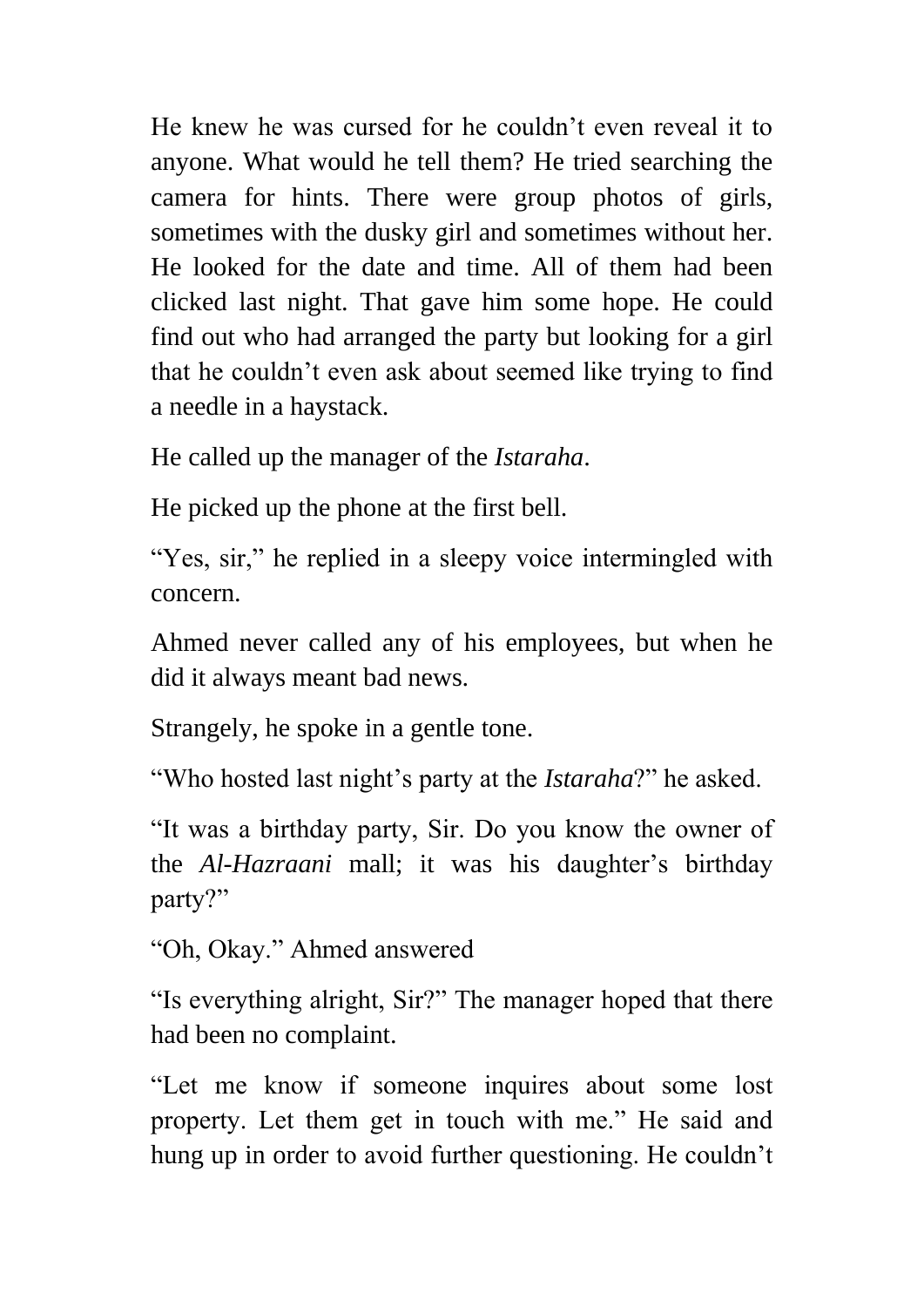risk that. His only hope was that the rightful owner would be frantically searching for the camera and in that case things might get hopeful. But what if no one came for the camera?

The daughter of the owner of the *Al-Hazraani* mall, Could she be his daughter? He wished she was, but his heart told him otherwise.

He couldn't sleep well that night. Dark brown eyes stared at him from all corners of his room that had turned into a desert at sunset. He kept looking at her picture till sleep overtook him in waves and then he dreamt about her.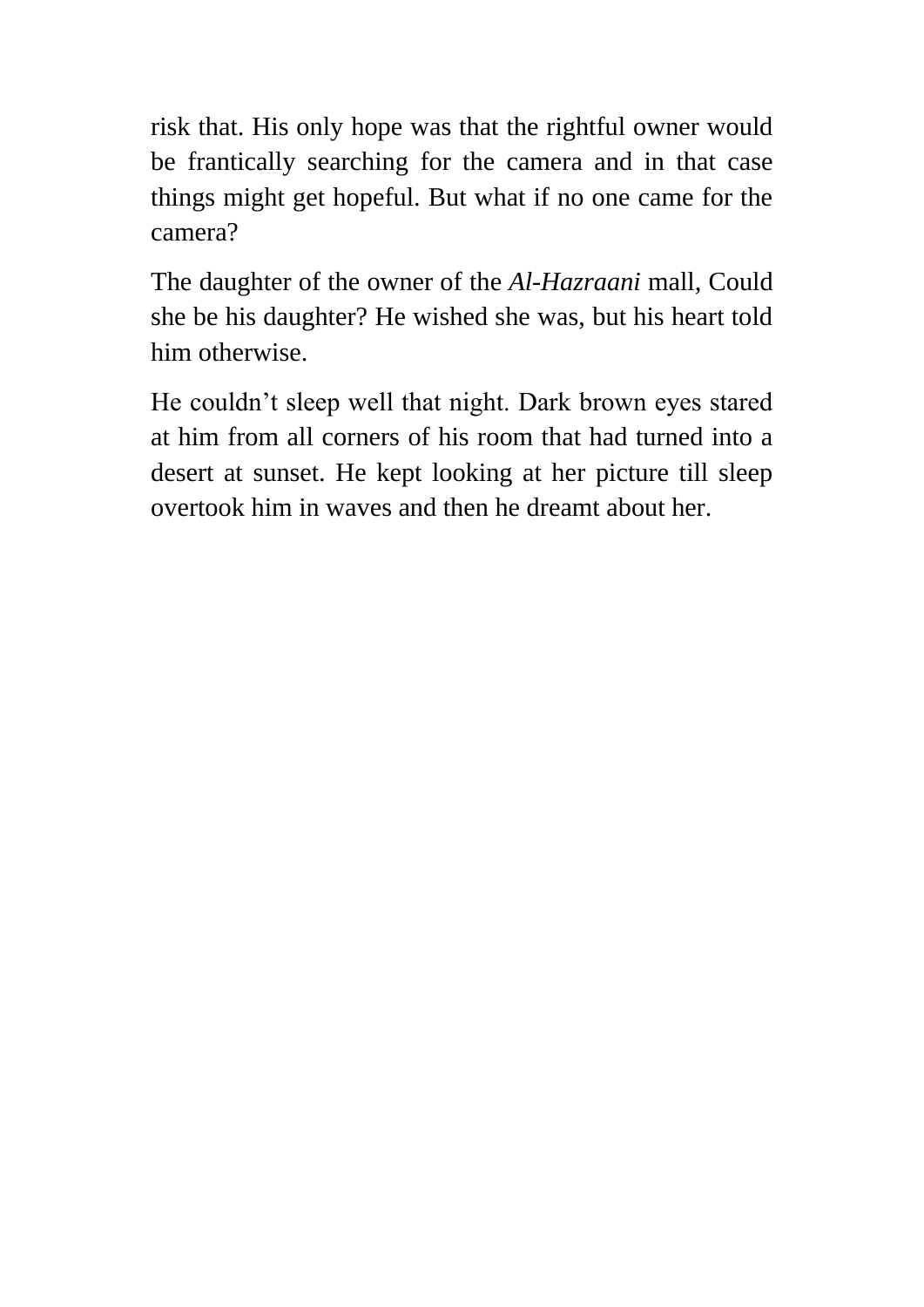## **Chapter 2**

Malak had spent two sleepless nights thinking of a way to get back the camera. She just wished that no one had found it. Her friends would never trust her again and what if her Dad found out? She had been scared to call the *Istaraha* at first, but there was no way out other than going to that place and getting it back in case it was still there. Who knows, somebody might have changed the flowers for the next party. Oh, what would she do in that case? With her heart pounding, she called up the place and was about to hang up on the third bell when someone picked up the phone.

"*Allo<sup>7</sup>*," she spoke.

"Yes," A man answered.

"I forgot my wallet in one of the rooms last night. How can I have it back?"

"We have orders from the owner that you need to get in touch with him directly."

Malak"s heart skipped a beat.

"Does he, does he have my wallet?"

"I think so. He was here on an inspection yesterday. Send a male guardian to pick it up. You can note down Mr. Ahmed"s number."

Malak jotted down the number in some urgency.

"Thank you." She hung up.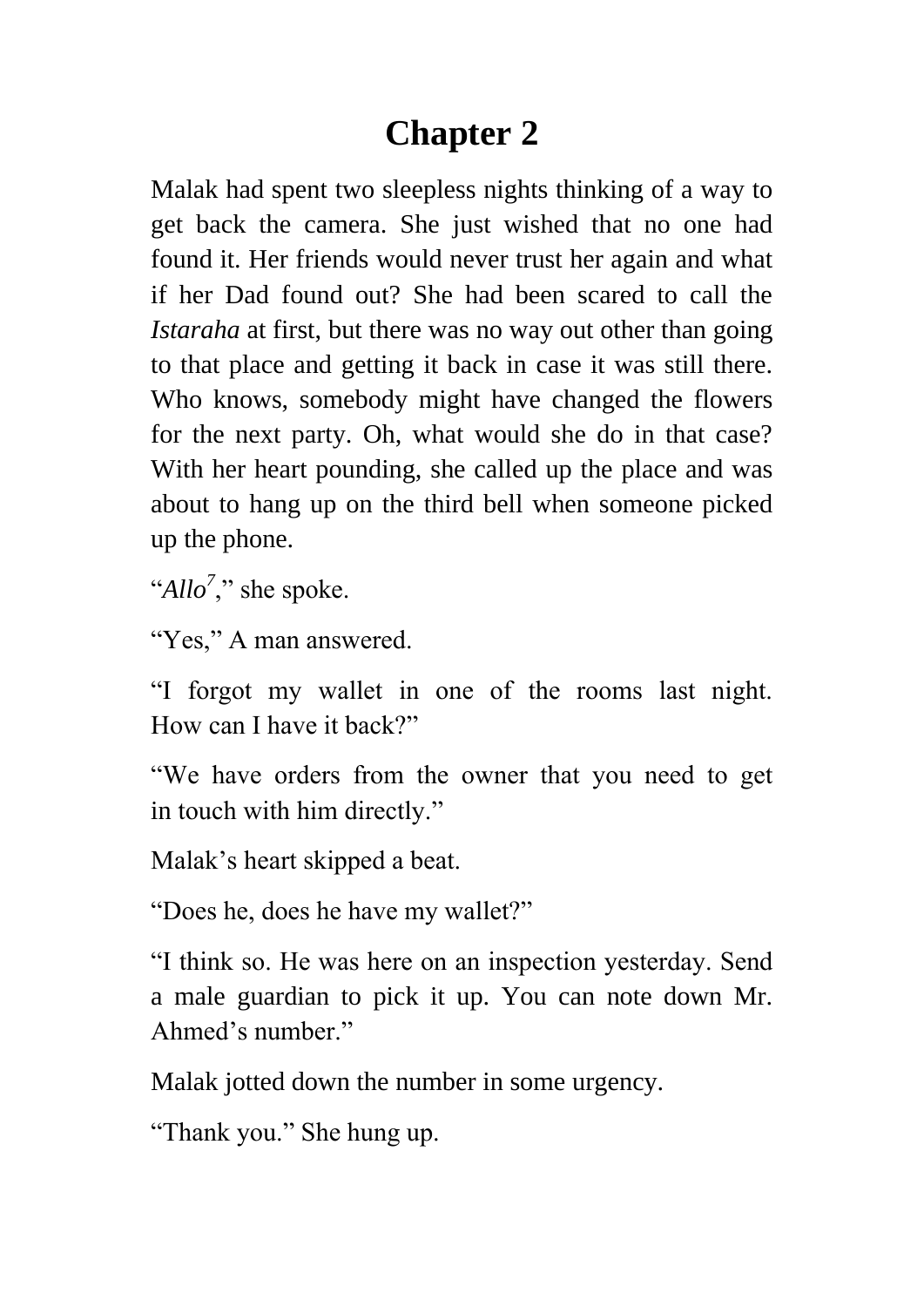Ahmed, the rich and outgoing son of the multi-millionaire As-Sehri family was known for his eccentric ways. He had recently graduated from a European college and was here on a vacation. He would often be seen in the town square in his silver and black hummer sporting a goatee, drifting wildly in the streets with his equally noisy group of friends. He was a guy that no native girl wanted to be associated with for although he was extremely good looking, he was equally notorious for his heartbreaking tactics. He wasn"t a guy that you could speak to easily.

Malak felt a pain rising in her stomach pit.

How on earth would she get in touch with him?

He had left a message. Did that mean he had the camera?

Late that night, Malak dialed the number with some consternation. Her little adventure was going a bit too far, but she had no choice.

"*Asalamualaikum<sup>8</sup>* ," it took every ounce of her strength to speak to him.

"*Hala*," A deep and husky voice answered with a nonchalant attitude as if it was something extremely routine for him to receive calls from women at strange hours.

"It is about something that I forgot at the *Istaraha*," she was almost on the verge of tears, "it's my, my..."

"Your wallet, you mean" Ahmed completed her sentence

"Okay, can I have it back?" she asked anxiously. He seemed to be enjoying her discomfort.

He sensed the anxiety in her voice.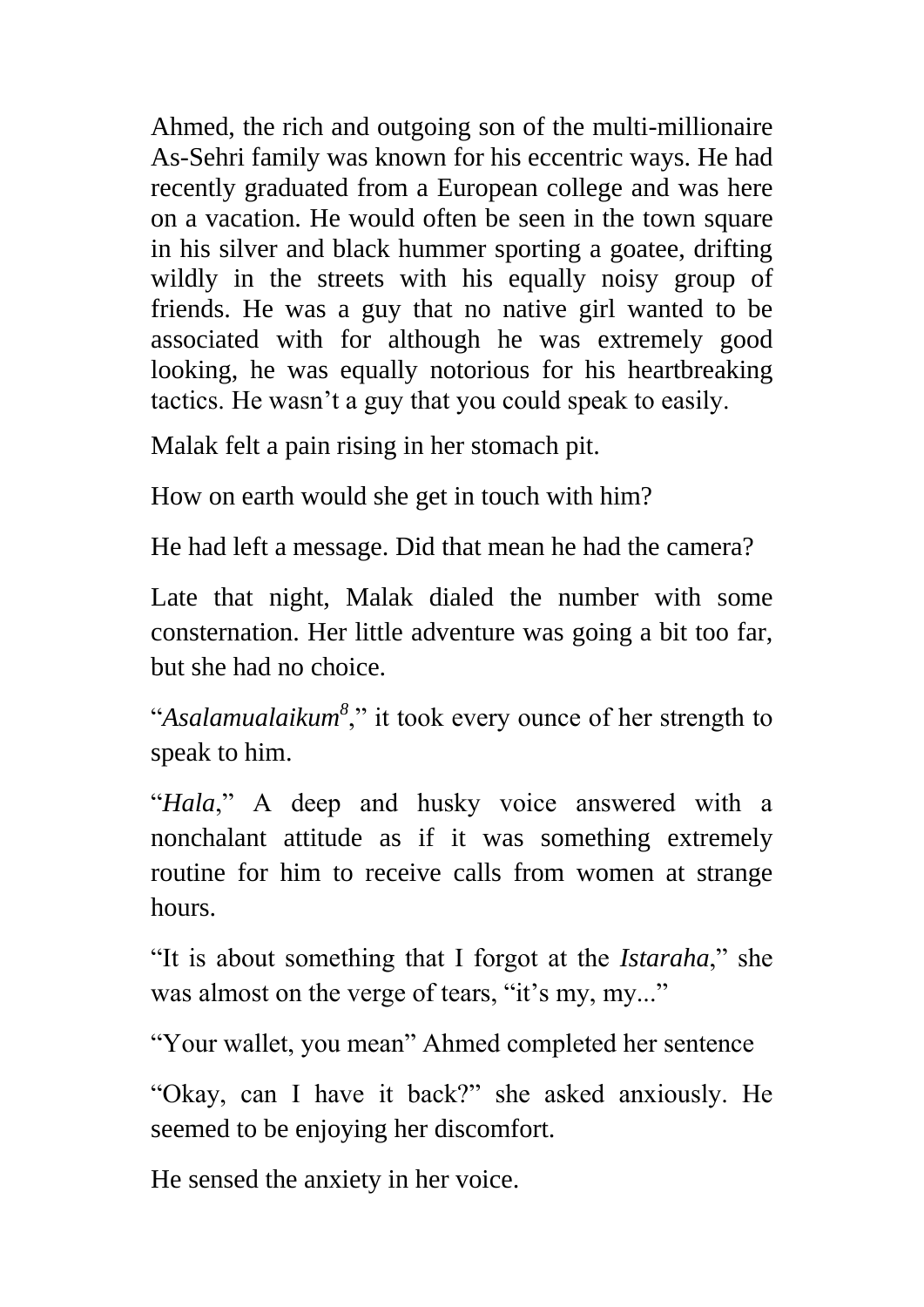"Of course, you can have it back. But how do I return it to you? Maybe if you could send your driver.." he suggested.

"No, no, " she couldn"t do that. She couldn"t send anyone to pick up that damned camera. She couldn"t risk letting out the little secret, if it actually was a secret anymore. She sincerely doubted it now. "A third adventure on top of the second,' she thought.

"I, I really don"t know," she whispered.

He wanted to meet her. Maybe she was the girl he was looking for or maybe she was a friend. She couldn't be her. A goddess wouldn"t be deterred so easily. He thought

He was too well known throughout the province. He couldn"t meet her anywhere. In this place you didn"t need spy cameras. Peoples' eyes scrutinized everything. It would mean trouble.

"I will find out a way," he finally said "just give me a couple of days. I will call you back and don"t worry; your wallet is in safe hands."

"Thank you," he could hear her sigh in relief.

She hung up.

"That's one step closer to you," He smiled, gazing at the phone.

His sister Rania"s number flashed up on the screen. She studied in a college in Dubai, where she was being chaperoned by her Aunt. The As-Sehri family wasn"t a very conservative lot when it came to women"s education.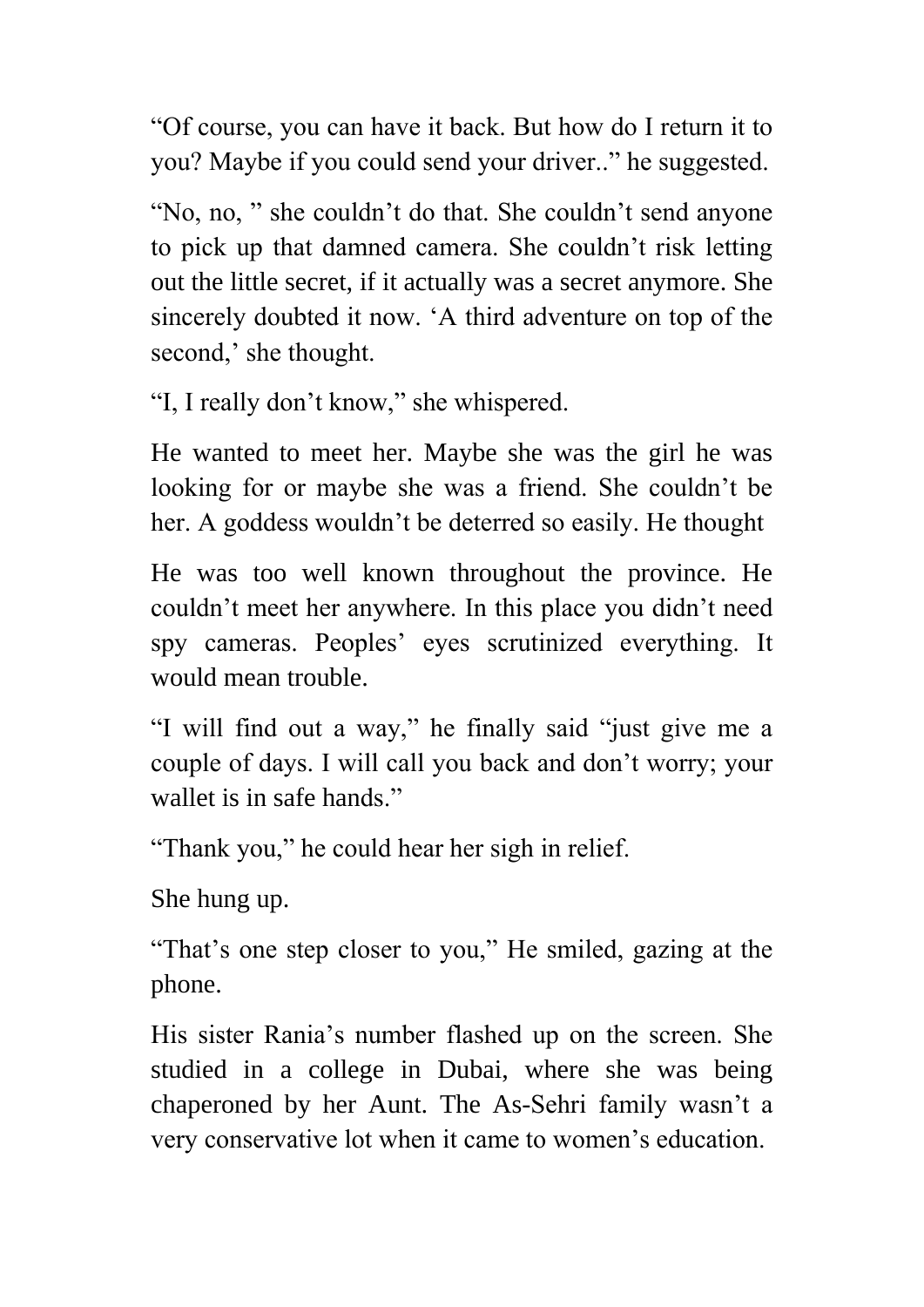"*Hala,* big bro, please don"t tell me that you were talking to a girl again. Your line has been busy since the last fifteen minutes." Rania and Ahmed had grown up together and though Ahmed was older than her by a year or so, the two siblings shared a very strong connection, maybe because that"s all they had, each other: They were a small but close knitted family.

"In fact I was," He confessed. "I am in trouble, Rania and I want you to be here by the next flight."

"I hope it isn"t something serious. What have you been up to this time?" Rania asked him in a concerned tone.

"Nothing, just come home, that's it. Will you?"

"Fine," she replied, always the loving sister that she was "but just drop a hint so that I don"t die thinking about it till tomorrow morning," she said

"I think, I am in love," he said in a low tone. "Now just get here by the next damned flight." He hung up

He knew that Rania would come and she was the only person he could trust with anything. She was his sweet little partner in crime, as he called her affectionately. Rania had grown up in the province and she knew every girl that ever existed in the region. She had been the heart and soul of every girls" gathering in *Janub as Sehra* during her college days. A lovely, happy, ambitious and socially active girl; that was Rania for you. She was a girl with a heart of gold.

It was another dense and sleepless night for Ahmed. The stars twinkled like her dazzling diamond earrings. She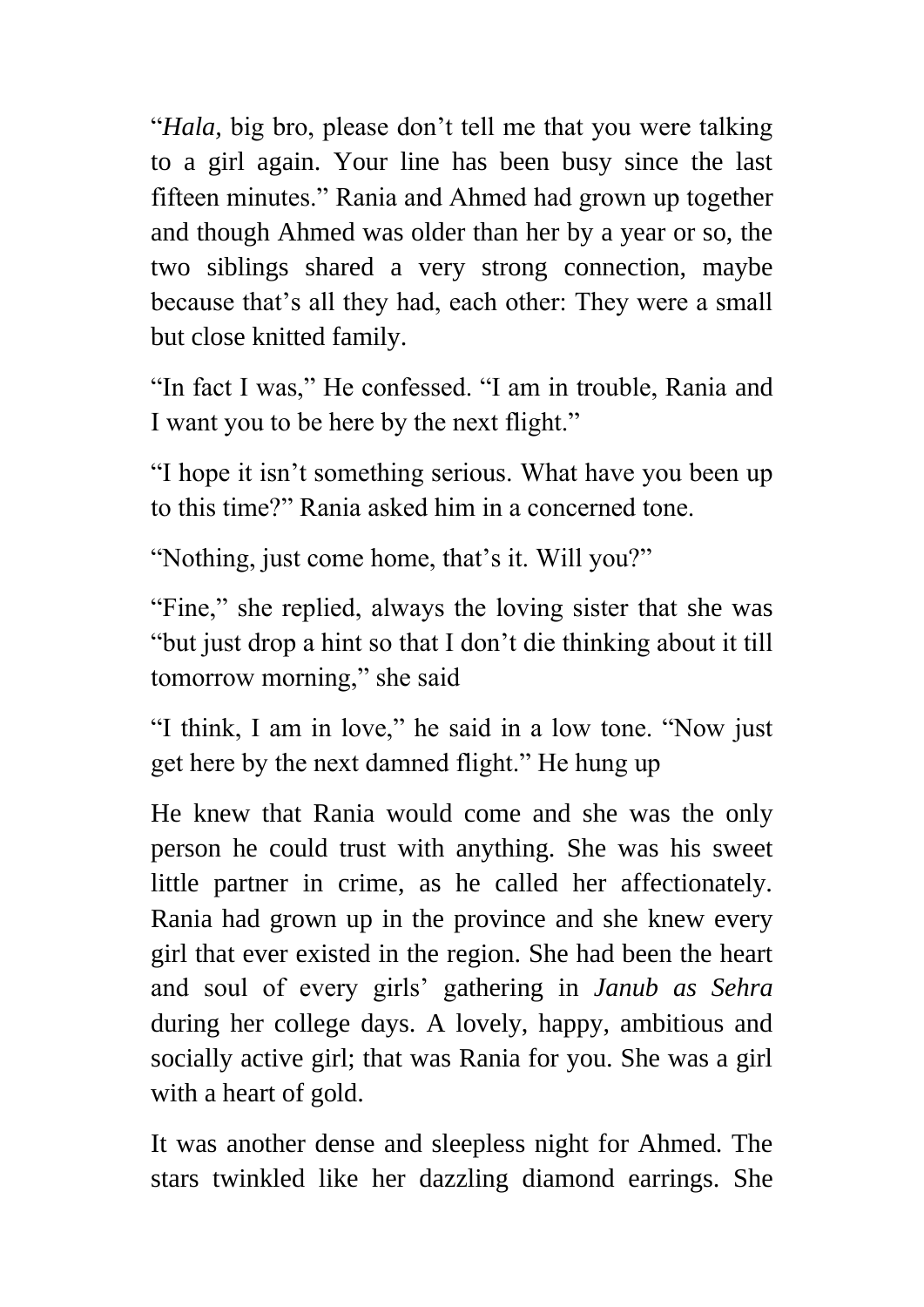reminded him of everything dusky. He was a fair and handsome guy with dark black hair that reached up to his shoulders. All the girls in his family were peach and rose complexioned. He had never seen a woman made up of burnished gold and one picture had ruined him forever.

\*\*\*\*\*

Rania actually arrived the next evening amidst a lot of confusion about her arrival at this time of the year with exams just around the corner but was she a good actress? Oh, how she cried on seeing everyone. How homesick she had been under the pressure of the approaching exams. Mama almost choked on her tears when she saw her little daughter so anxious. She was ushered, with an obvious display of affection, into the living room where many of her Aunts had gathered, this being a weekend. Rania was the youngest and the brightest child of the family and she was loved by all.

It was well past bedtime when the she finally got a chance to speak with him in private.

"Who is she, tell me?" she asked, locking the door from inside.

"I don"t know," he replied, falling back on the couch. He looked so sad in that uncombed shabby hair that was usually so well kept. He hadn"t even shaved.

"Okay, I do not understand this. Did you actually call me all the way from Dubai to tell me that you are in love with someone you don"t even know about?" she asked in exasperation.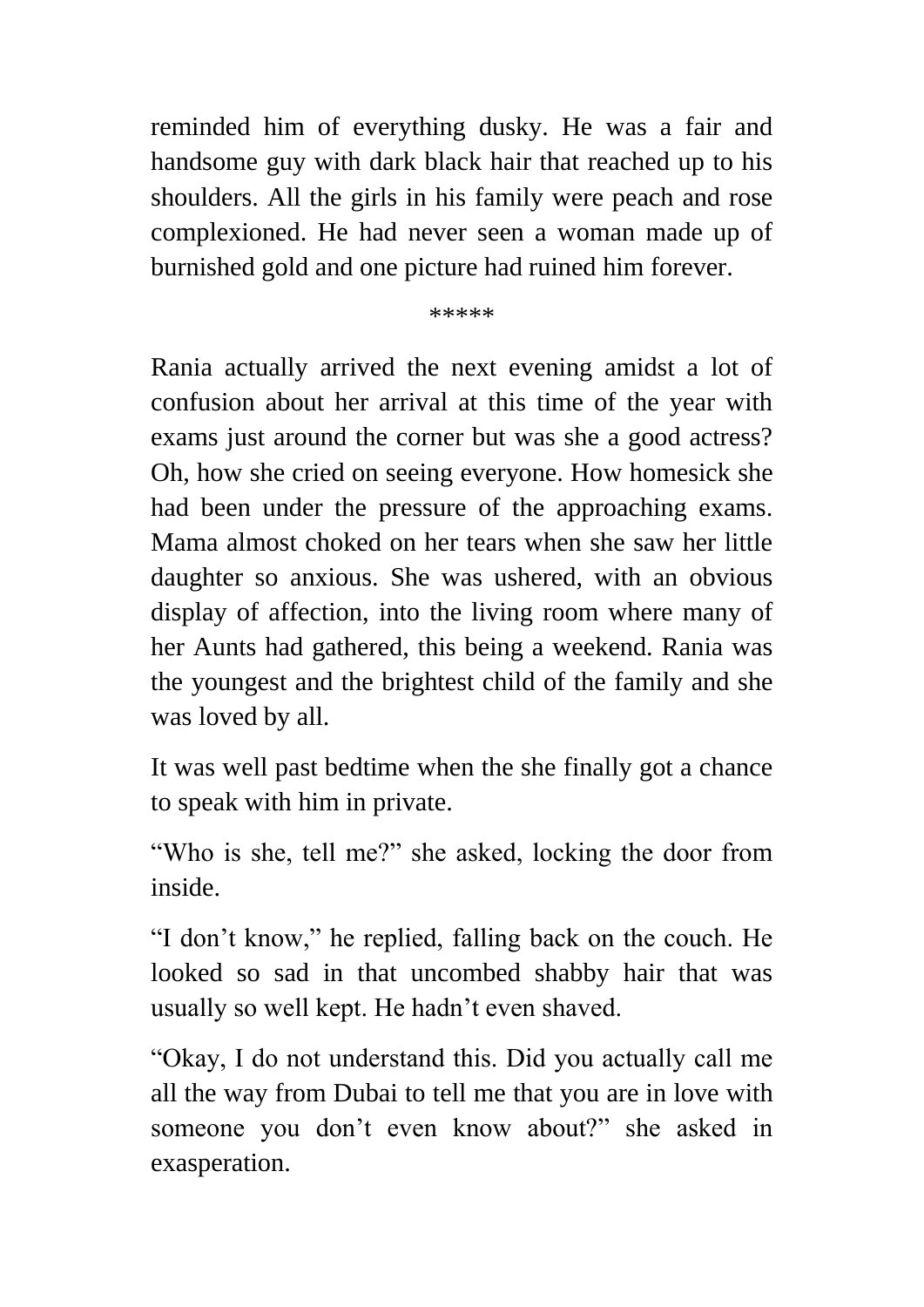Ahmed hung his head in a sorrow so apparent that it hit her warm and loving heart like a sharp arrow.

"Brother, please tell me; what is it?" She had never seen him so lost. There had been countless girls, but he had never really been in love. He never said that he was. Something was seriously wrong and she needed to know what it was.

He pulled out a camera from his pocket and showed her the picture.

"Do you know her?" he asked hopefully.

Rania suddenly found herself looking at a face that she would never have expected to see under such circumstances. If a bomb would have dropped right overhead, shattering the whole ceiling in one instant, Rania wouldn"t have been as shocked as she was right now.

She clutched at the little camera with disbelief and slumped into the couch right next to her brother as if all energy had been drained out of her body.

"Why of all the beautiful girls on the entire planet," she sighed, "Oh, brother, you had to fall in love with a girl of the enemy clan, the clan of the Al-Janubi's?"

Ahmed didn"t have to be told the meaning of the sentence that he had just heard. It was a name that was never mentioned in the As-Sehri household except with disdain and Ahmed had been a part of such conversations but suddenly it felt so useless. She could very well have been the daughter of the ape king from the planet of the apes. It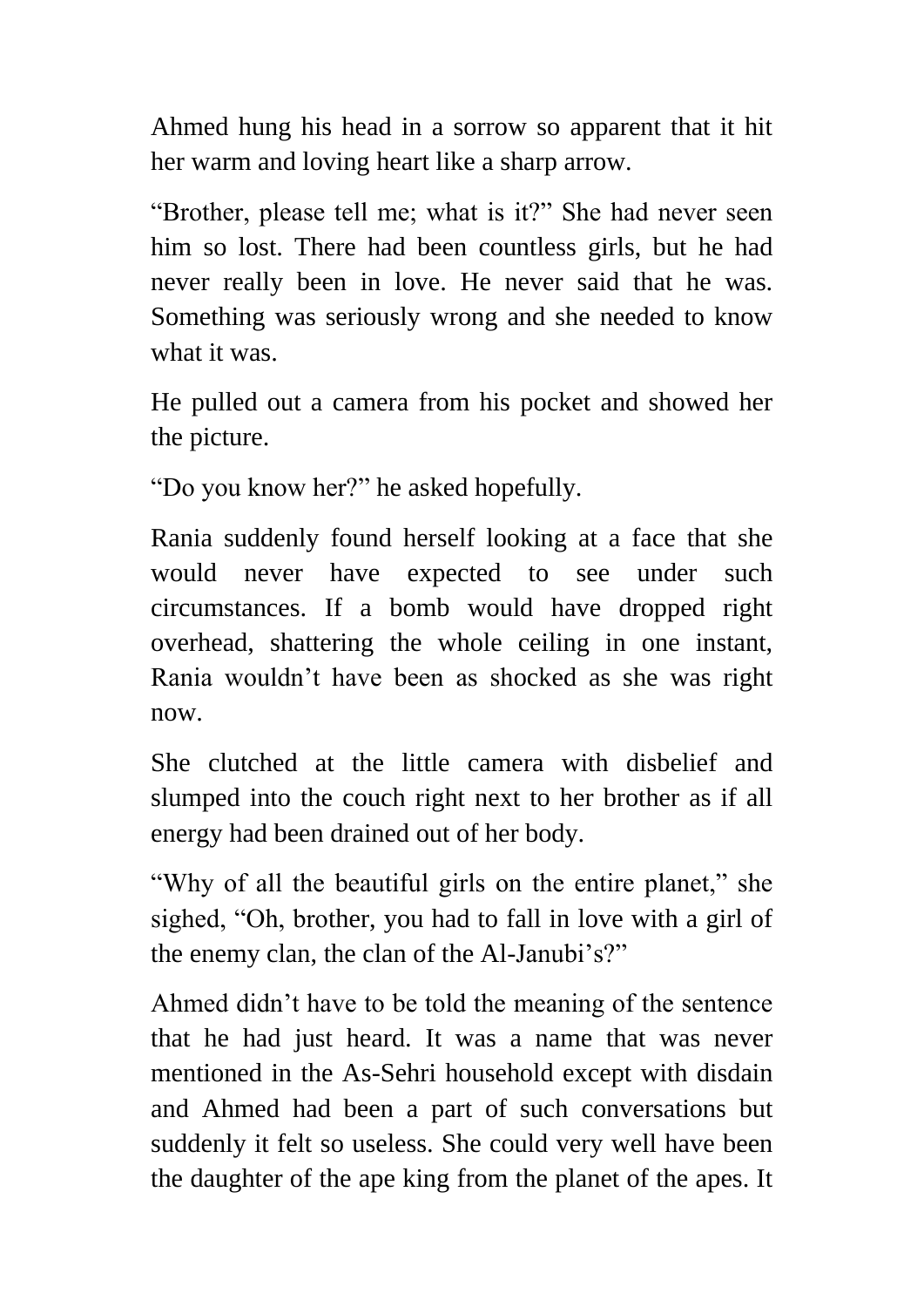suddenly ceased to make a difference. Rania saw the look of indifference on his face.

"Sarah is not the kind of girl you think she is," she said, "she is very determined and strong willed and she will never go against her family for someone from..." she stopped short. "Wait a minute, where did you get her picture from?" She picked up the camera and surfed through the other pictures.

"Sarah, Oh, what a beautiful name!" thought Ahmed "Sarah," he breathed and the entire room turned gold.

"So she was at Malak"s party." Rania said. "I heard about it from my friends last night. Sarah is leaving for Australia with her brother next month."

"I must meet her before that." Ahmed looked at his sister with eagerness.

"Don"t expect me to help you in this foolishness. You have to get over this feeling, brother. There is no way that Sarah will ever think about you in such light. This is next to impossible."

"I trust you to find a way, Rania, please"

"Brother why don"t you understand? Sarah is engaged."

Ahmed looked at her with disbelief and then he laughed. He laughed so loudly that the windows shook.

"It had to be this way and now I am so sure of this feeling. It has to be love for as they say that the course of true love never runs smooth. If I am headed for damage, my dear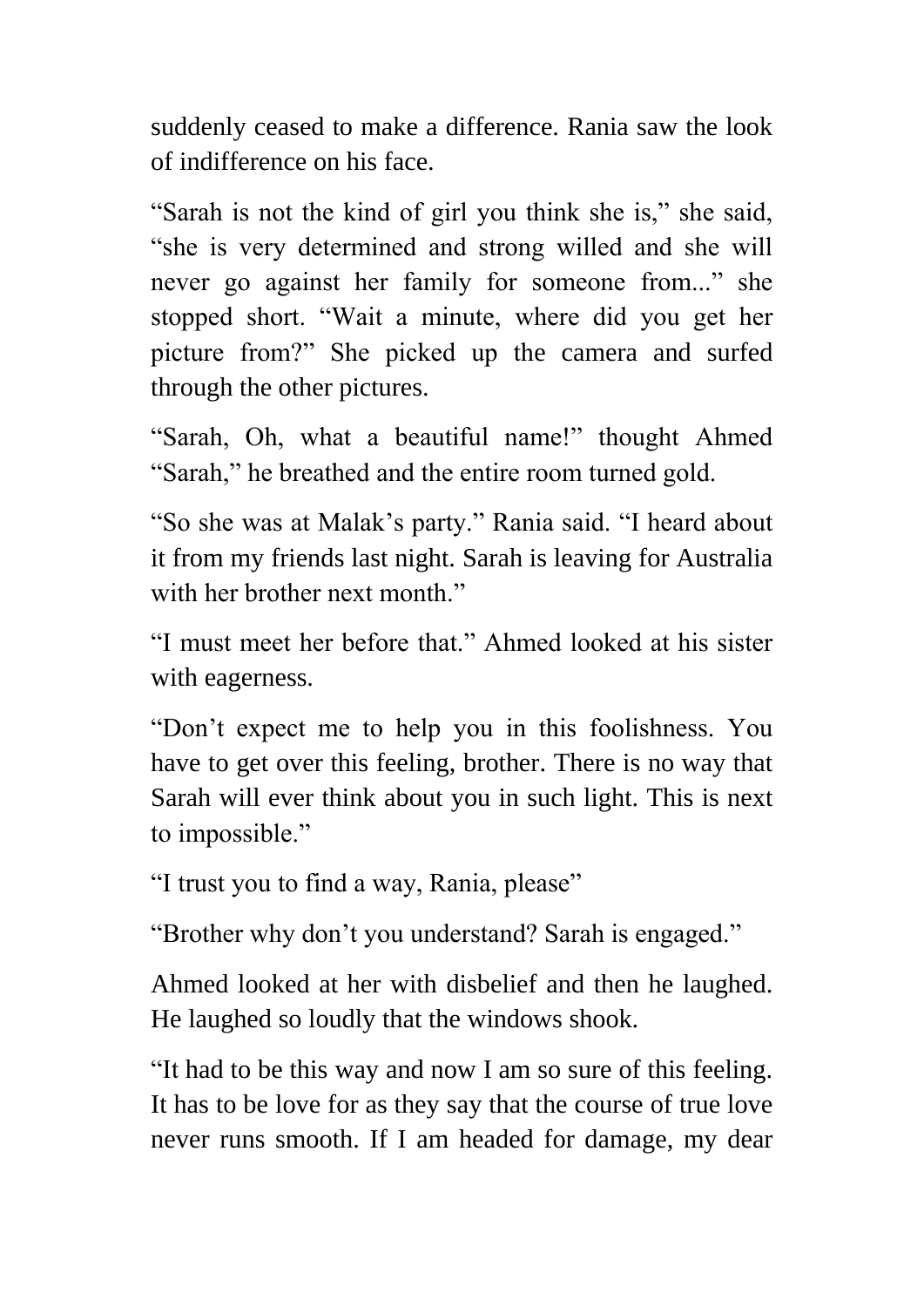Rania, so be it. This is one curse that I have to live with or die trying…"

Rania looked at him with utter skepticism;

"I don"t think you are in your senses," she finally said. "Why do I have this strange feeling that you are knocking at a door that leads to devastation?"

"Oh, come on, Rania, don"t be so cynical."

"I am sorry, brother. Spare me this horror." Rania left the room in anguish. She didn"t even look behind.

Ahmed could understand her concern. He smiled.

"With or without your help, little sister; I will find a way. Trust me, I will find a way."

He closed his eyes and took a deep breath. He would call Malak, he thought, but he needed a plan.

#### **Chapter 11**

It was the moment after the Friday prayers and people had collected in the town square where all public executions took place. This time it was a foreign national who had been charged with rape and murder of a sixteen year old girl. There was much uproar in the crowd. It was a heinous crime and he deserved the punishment. The men dressed in white *thobes<sup>26</sup>* and *gutras<sup>1</sup>* surrounded the prisoner who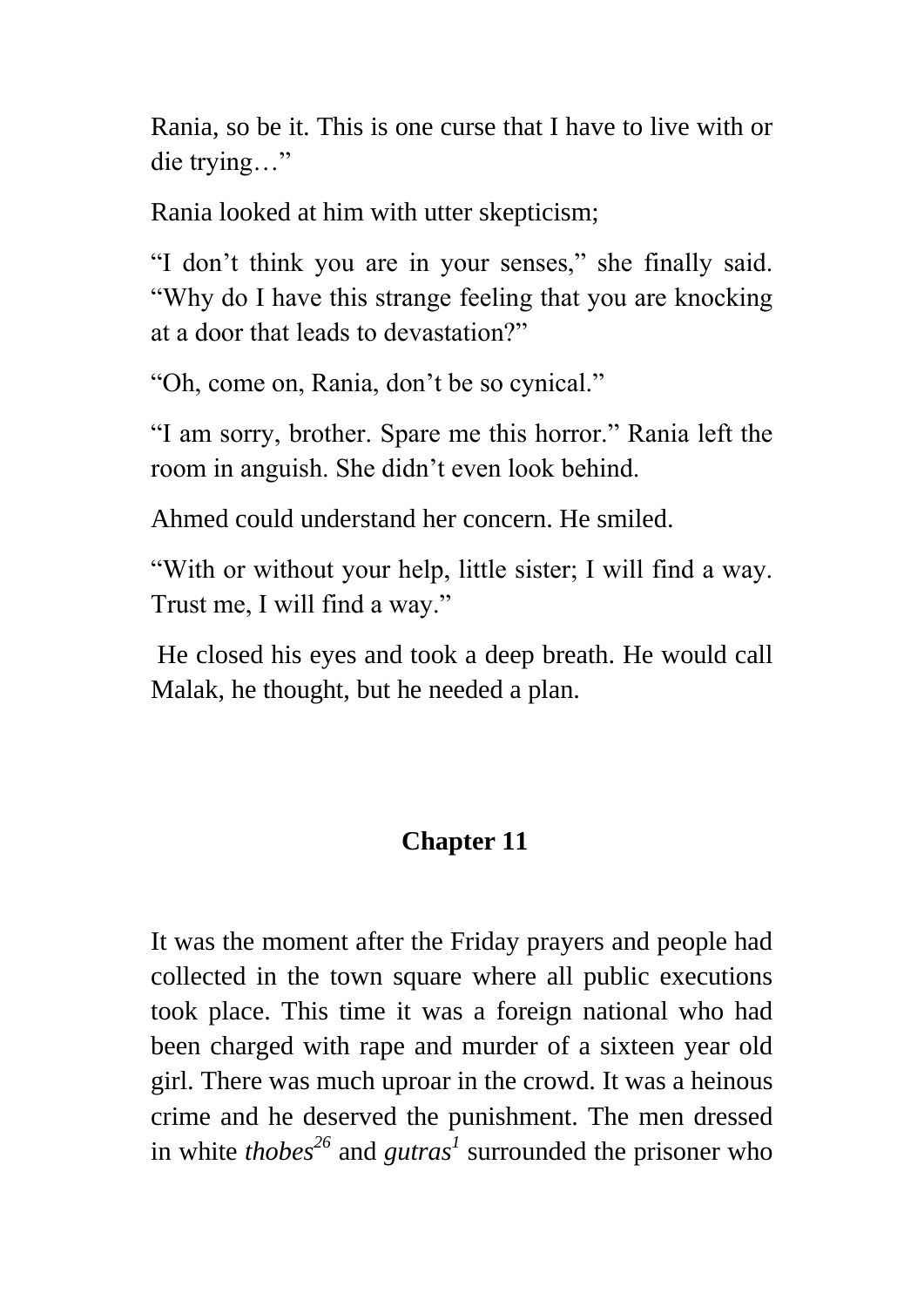would be beheaded in front of their eyes. He had a black hood over his face. His body was trembling at the thought of the impending doom. His hands were tied behind his back. The executioner had not arrived. Policemen in mustard and black uniforms kept the crowd from getting too close to the prisoner. Emotions ran high among the crowd made up of men from both clans. They had no difference of opinion in this matter. He had to be executed.

"Such people should be wiped out from the face of the earth, " said one man standing near to the execution post. He was As-Sehri.

"It is easier to pass judgment when it is not a man from your clan" retorted the man standing next to him. He was Al-Janubi.

"What do you mean? Why are you being so sarcastic?" he asked. Apparently he was high on patience.

"We will see when they discuss the case of Abdu Mohsen in the court. Let us see how prejudiced you are then."

"It isn"t the same thing," he replied. "Allah knows, it was an accident"

"He was drunk" another man had joined the conversation that had started to heat up now.

"The police found high levels of alcohol in his blood. That makes him a murderer." Another man added.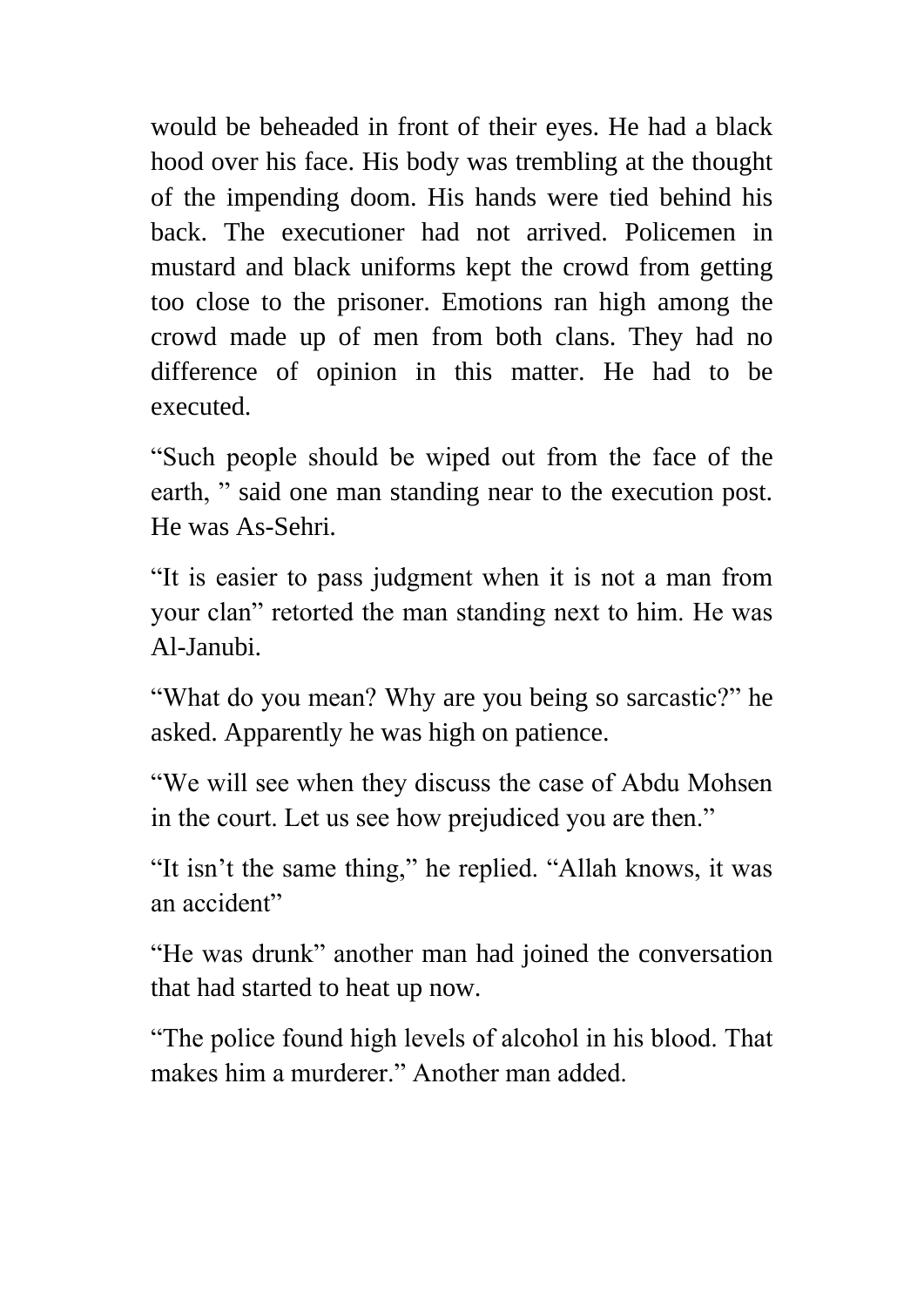"It was an accident." The man still seemed to be holding on to patience. Apparently he had no defense, but a man, another As-Sehri, had lost his patience.

"Who authorized you to discuss the matter out of court? You are none of his kin to thrust your opinion on others." he shouted.

"This is an open and shut case. Everyone knows the verdict. He was drunk, he killed a man. It was a homicide. Your clan can sit and rejoice in this opinion for now and wait until the next beheading takes place and I swear by our clan that it will be Ahmed"s. He killed an innocent person."

"I will pull out your tongue if you dare to utter one more word against him." It was a group of young men, the same age as Ahmed. Probably his friends

"Hooligans, that's what all you As-Sehri's are! You are promoting evil in the society."

At this the group of young men pounced on the man who had said this. They pushed him to the ground. More people added to the confusion each defending his own clan. There was uproar among the mob with cries of *Allah o Akbar* rising high in the air. Police had to fire in the air to scatter the mob. The dark and lean body of the prisoner trembled even more under this added confusion.

The beheading took place in silence. A head separated from the body rested with a thud on the hard ground. The hood fell off. Vacant eyes stared out of their sockets into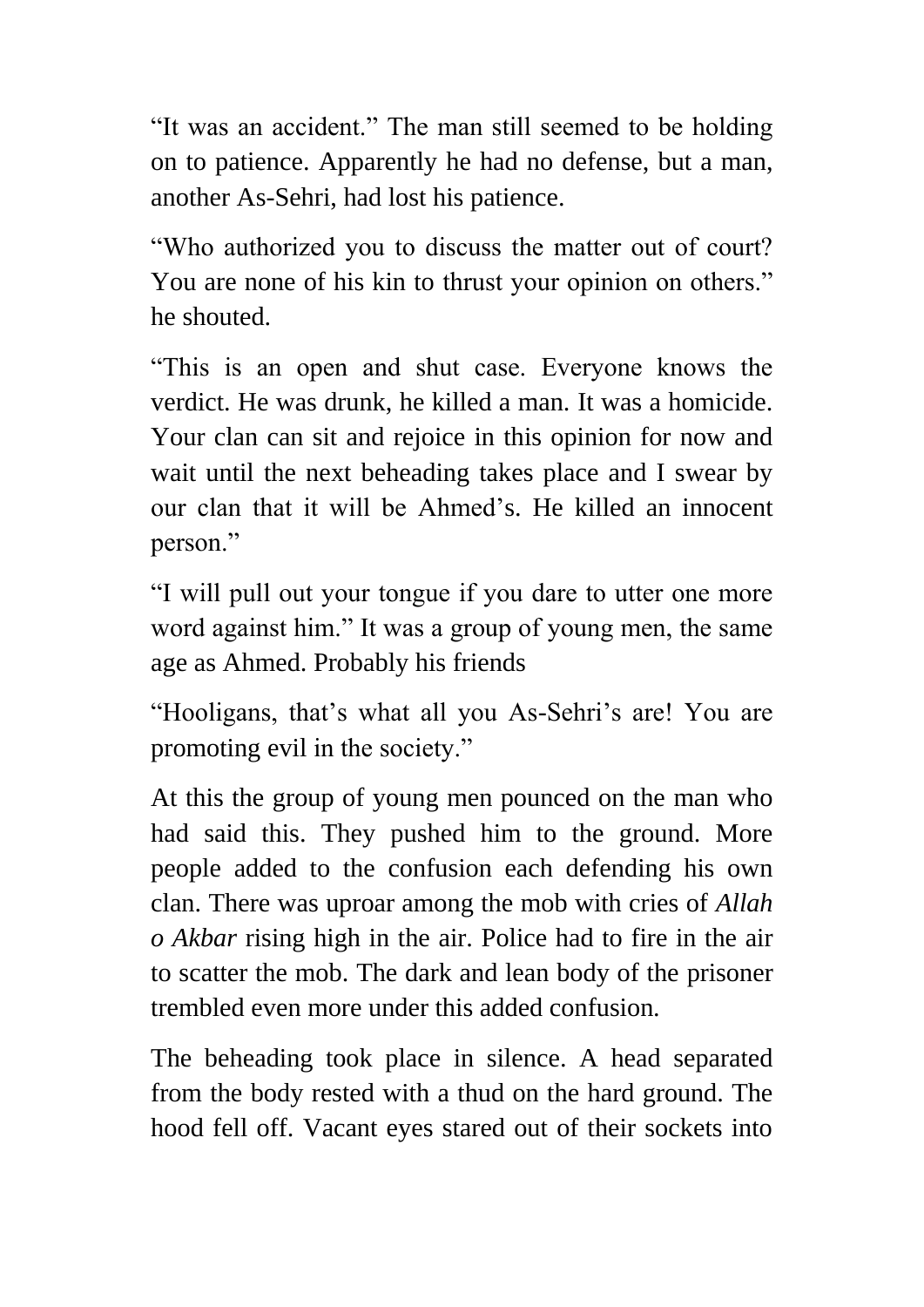nothingness. "*Allah o Akbar<sup>27</sup> '* the crowd echoed. An innocent sixteen year old had been avenged.

The group of men that had been a part of this fight tidied up their *thobes* and walked towards a sandy brown Land Cruiser. The driver took up the seat and turned the car towards the hospital.

Rayed was already there when they reached. He was waiting for them at the gate.

"What happened?" he asked them.

"We had an altercation at the execution grounds" said Nasser. He was a close friend of Rayed.

"They have decided upon the verdict" added Omar

"It can"t be. The matter is still not in court" Rayed pondered, "and besides the family might agree on the *Diyah*"

"*Diyah* is out of the question. There is so much pressure on them. People have been visiting them ever since and all they are speaking about is revenge. They will have nothing less than *Qisas*" added Yehya. He was the son of a reputed lawyer. "And even if they do, the verdict will still be the same. 200,000 bucks for being under the influence of alcohol, add to that the road traffic accident that killed a man. Ahmed is doomed. I heard my father discussing about it yesterday."

"We can"t let it happen" Rayed seemed visibly worried.

"We can't do anything" It was Omar.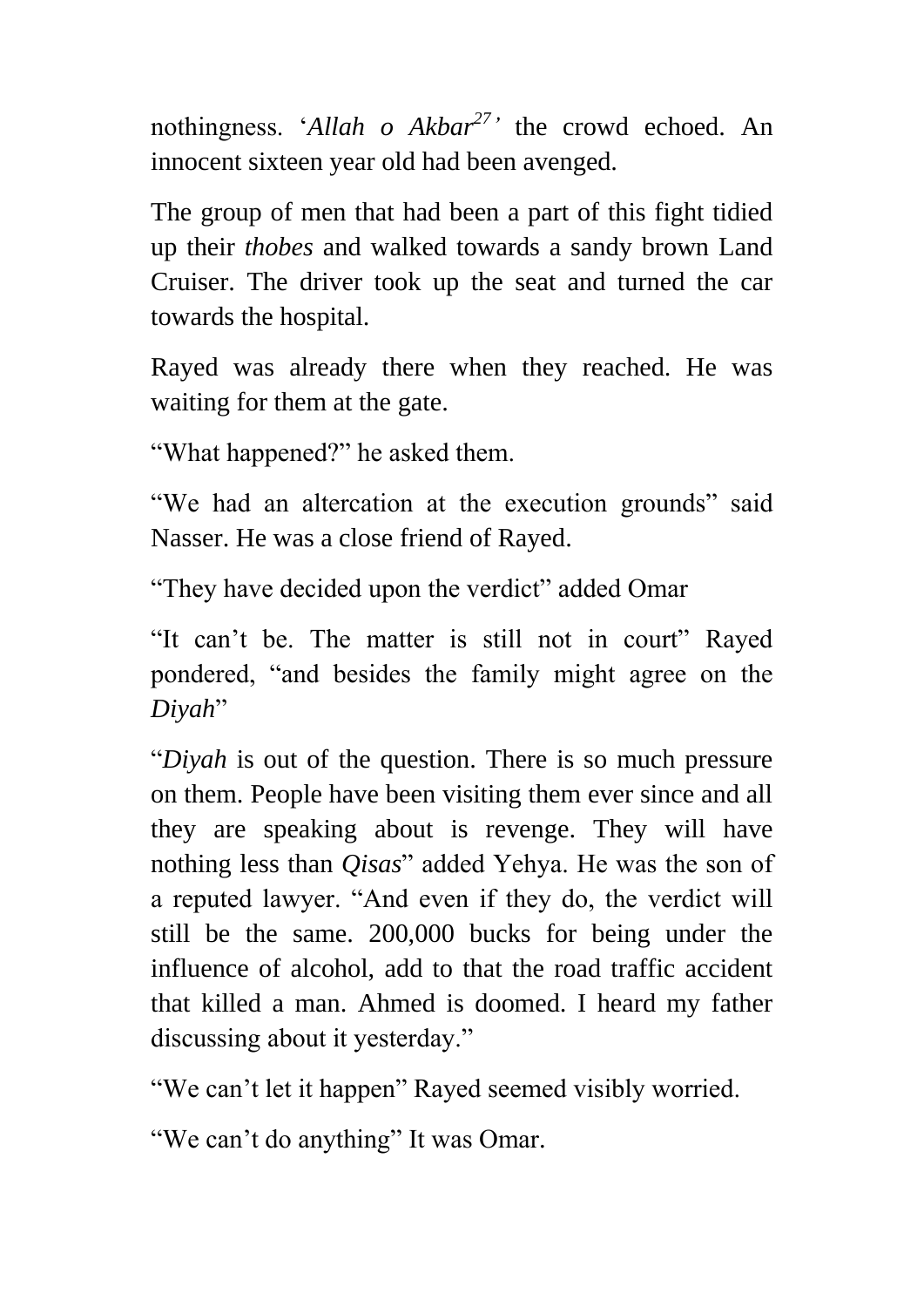"Legally that is," added Yehya

"What do you mean?" the men asked in unison.

"He will have to escape. That is the only way out."

"The case is not in the court of law as yet. What if we wait?" Naser asked

"This unfortunate incident is going to be one more cornerstone of the ongoing rivalry. The entire region is glued to newspapers and television waiting for a verdict in this case. The nation is boiling, guys. There is no chance that Ahmed can be helped in this case. It is being discussed in the mosques, on primetime and on the evening news. How do you think we can influence anyone in this matter? He is under police surveillance for 24 hours a day. Yesterday they took away his phone as well. They are already treating him like a criminal. We can"t wait."

"Ahmed will be jailed after his discharge from the hospital and there is no way that we can help him in escaping after that. If we do have a chance it is now or never. We have to act fast"

"You are right." Rayed admitted.

"How much time do we have?" Yehya asked.

"He might be discharged in a couple of days at the most. He is still recovering from that gash on his chest. He needs sedatives to sleep at night otherwise the pain keeps him awake."

"Make it worse," added Omar. "We need time. Let him deteriorate. We can't do a thing in two days."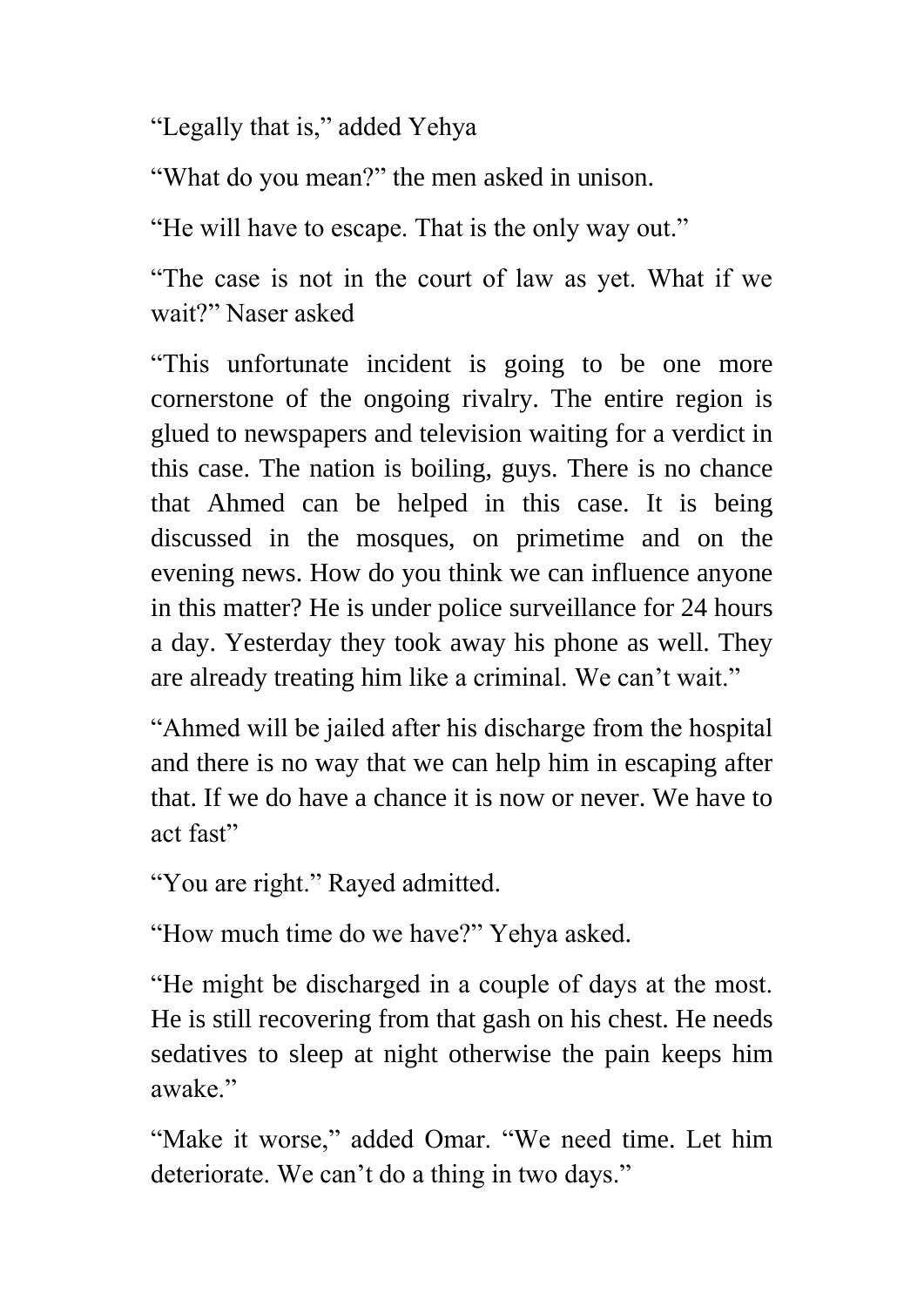"What can we do?" asked Yehya in a perplexed tone

"Figure out something till we come up with an escape plan." he replied

"His room is guarded by the police." Rayed added. "We have to be careful. We have to be very careful."

\*\*\*\*\*

## **Chapter 14**

"Sarah, don"t you think that the corset is a bit too tight for your comfort." Her mother was checking her wedding gown at the dress maker"s. "I think the hemline should be floor length instead of ankle length. You will be wearing heels that day."

"She seems to have put on some weight. I designed the dress according to her measurements last month, but we can take care of that, no issues." The dressmaker replied.

"It looks fine." Sarah added.

"I don"t think that you can breathe in a dress that is so tight around the bodice," said her mother.

"We will loosen it up a bit ma"am, don"t worry. She will look perfect."

"She is my only daughter." Her mother beamed. "And she deserves the best."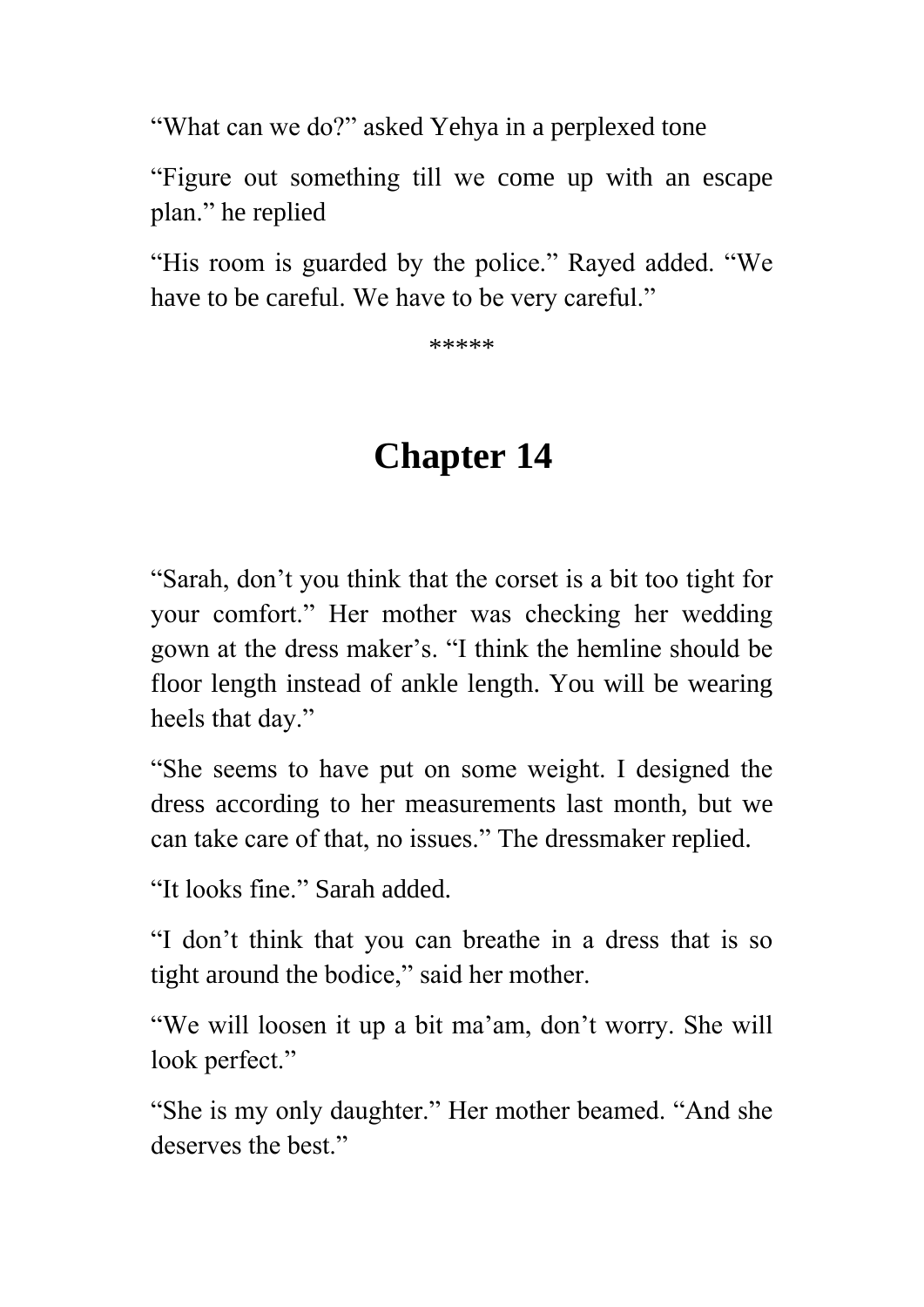The dressmaker helped her out of the dress. Sarah felt relieved.

"Where is your engagement ring, Sarah?" Her mother noticed its absence as Sarah unzipped the back of her dress.

She blushed at the question.

"I think I forgot to wear it in the morning." She lied.

"You shouldn"t, *ya bint<sup>34</sup>*," she said.

She didn"t reply. She didn"t have an answer.

"Can you please hurry? We have an appointment at the coiffeur," she told Sarah who was leisurely changing into her *Abaya*.

"Haven"t we already have been there thrice?" Sarah asked while adjusting her *Niqaab* as they walked down the stairs.

"Your Coiffeur called me last night. She told me that she had a new hairdo in mind. Why don't we just get an idea? Sarah, how can you be so aloof regarding your wedding preparations? I have to literally drag you everywhere. Allah knows there is so much still left to be done. I have to visit the interior decorator, the florist and the caterer. No doubt your brothers are doing everything but even then things have to be finalized. Hassan is waiting for me at the old *Souq*." she sighed in exasperation. They were in the main street.

"I will go alone. You don"t need to bother," she replied.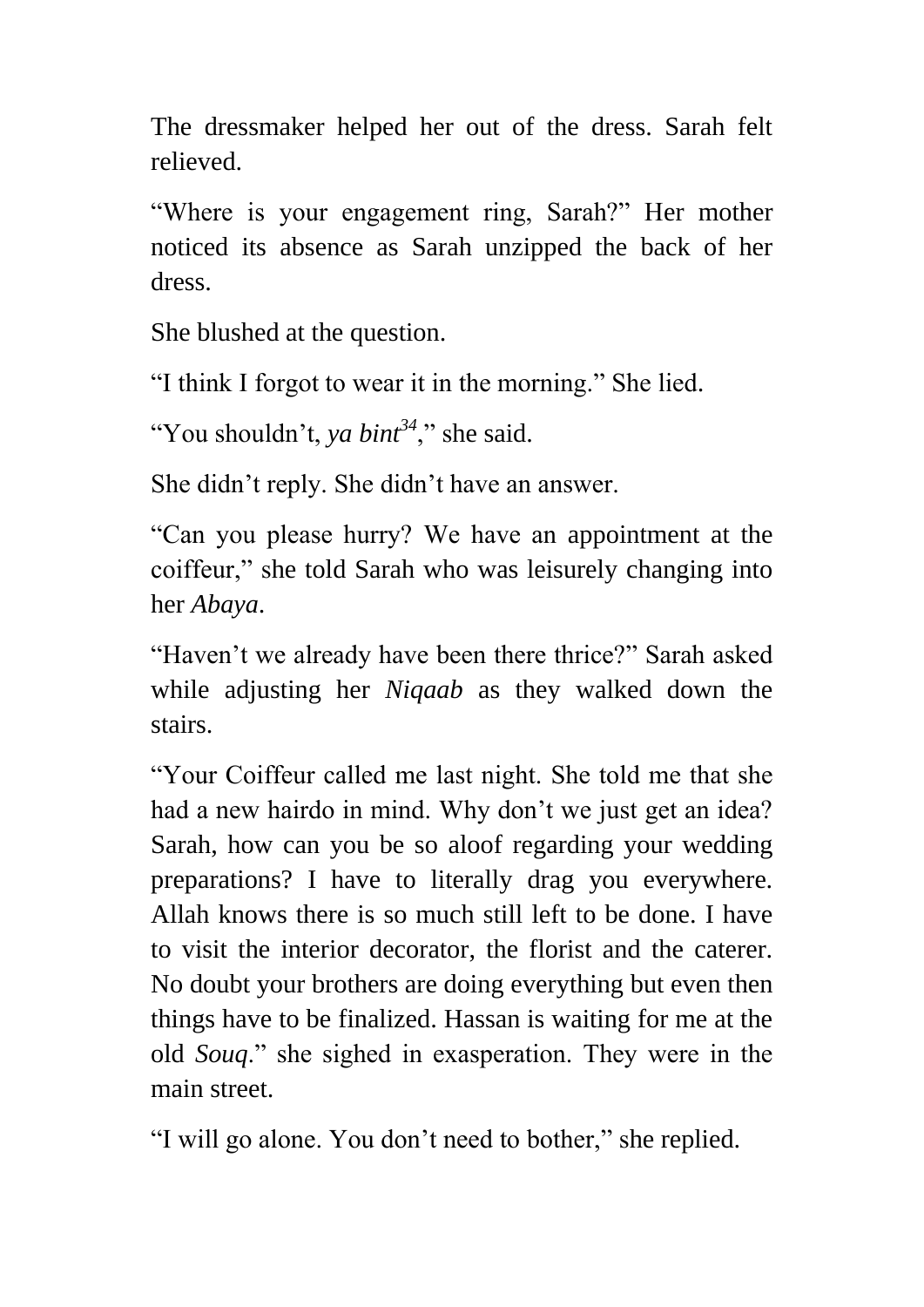"I simply don"t understand why your friends have disappeared into thin air all of a sudden. They would have been such a great help and what about Malak; she had been a huge help during your engagement days." Her mother said. "Or maybe you could go along with your cousins."

"I said I can manage alone." Sarah told her. "Don"t worry, I will be fine"

"Let me know your final decision regarding the *coiffure*." She said, hiring a cab. "Get in, I will drop you there."

Sarah reluctantly got into the cab, her mind still not realizing the enormity of the tragedy that had occurred.

Her phone rang at as she sat down next to her mother in the cab.

"Ma'am, I am calling from the *Al Nash'i* Bank. There is an initiative that has been launched under the young women Entrepreneur scheme and our bank has chosen a few young and dynamic women from affluent families to help the bank in making this dream come true." A girl with a beautiful and clear voice was speaking to her in fluent Arabic.

This was the last thing that she wanted to hear today.

"So, what do you want me to do?" she asked with some exasperation that was so unlike her.

"Could you please drop by our bank today by four pm so that we could introduce you to the other members?"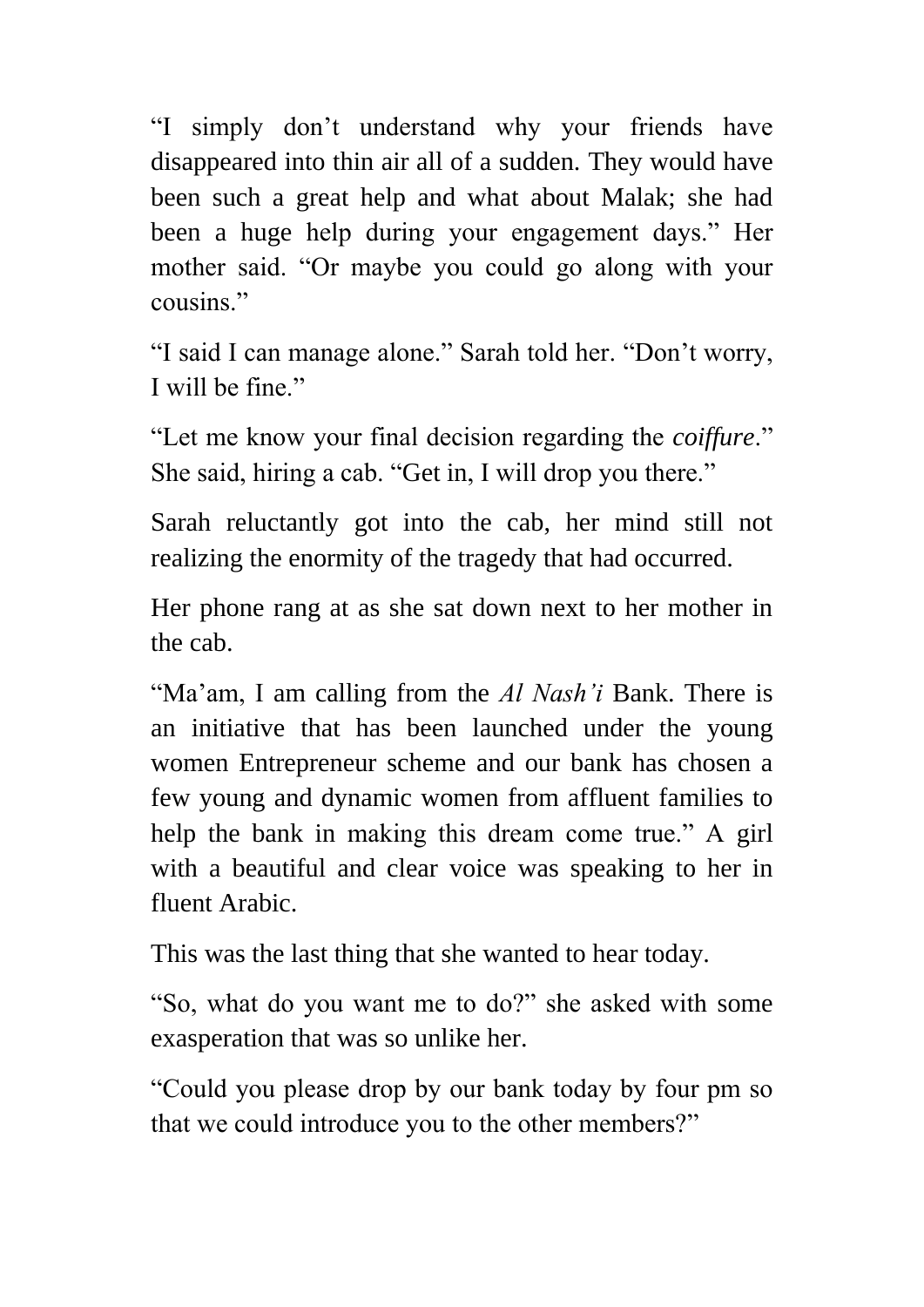"I am sorry, but I can"t do that today," she answered, "Maybe some other time."

"I can understand, ma"am, and I am extremely sorry for not informing you earlier, but if you could just spare a few minutes of your time, it would be an honor." She sounded apologetic and professional at the same time.

"I would have been glad but I have an appointment at a place diametrically opposite to the bank if you understand and there"s no way that I can be at the bank within such a short time."

"We could wait for you till five pm ma'am." She said.

"It won"t be possible, dear." She tried to sound cheerful. "I am at *Bait al Khali* right now. I hope you can understand."

"Sorry for the inconvenience ma'am." She dropped the phone.

'Weird,' thought Sarah.

"Who was it?" her mother asked.

"Someone from the bank," Sarah replied. "They want me to talk to young women entrepreneurs."

"I think you should. It's a good initiative."

"Yes," Sarah replied.

"Mama, I want to ask you something." she said after a while.

"Yes, darling, what is it?" Her mother asked, looking at her daughter who would soon be married and gone.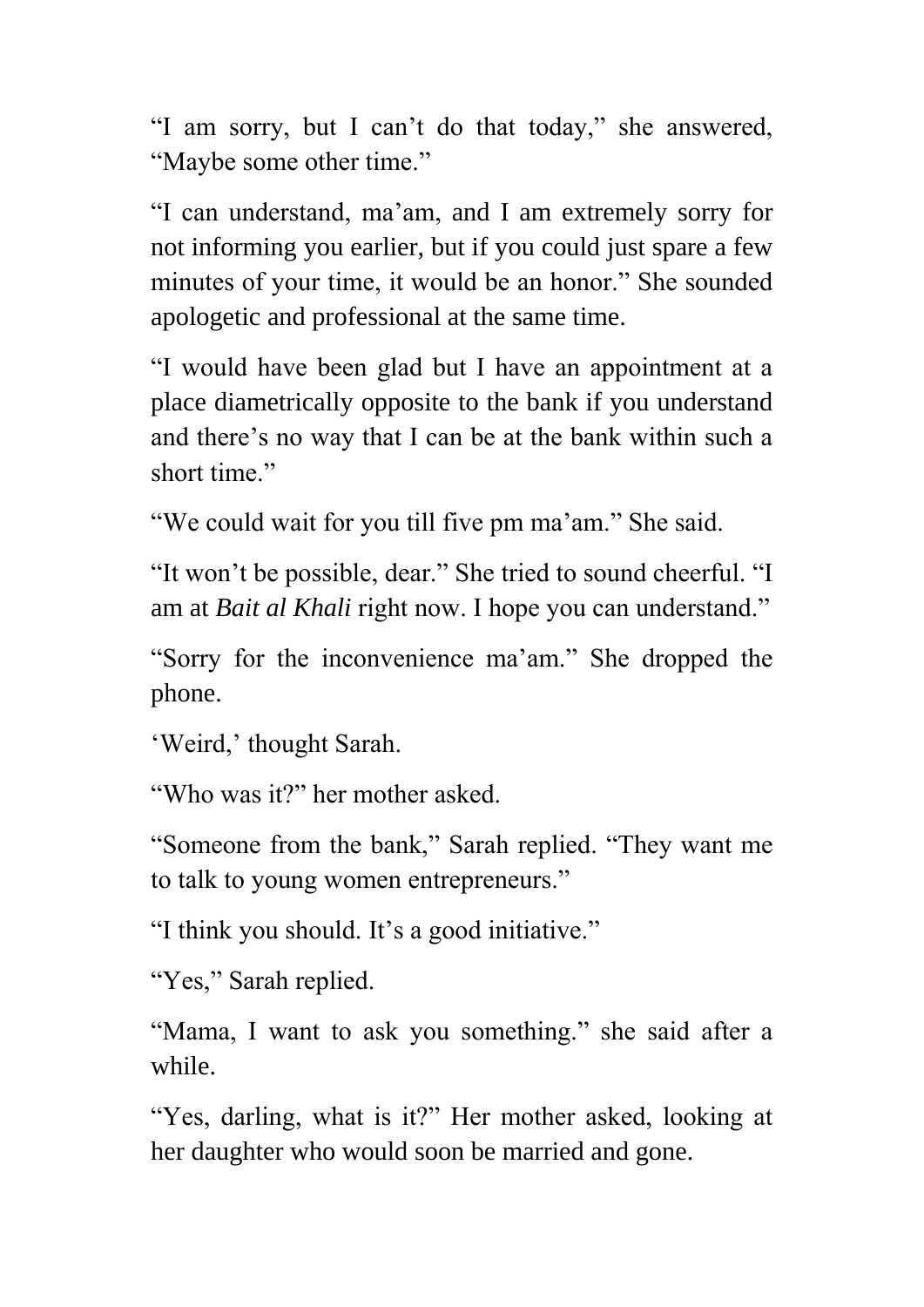"I was wondering, how would it help Rowdaina"s family if they chose *Qisas* over *Diyah*? Shouldn"t financial security be their preference?"

Her mother looked at her keenly.

"I should have guessed. So that"s why you are so aloof these days."

"What do you mean?" she asked, not looking at her mother. Thankfully she was wearing a *Niqaab.*

"You are such a sensitive little darling. I can understand your concern for Rowdaina and her family and this is what everyone is talking about right now. You are right but let me tell you something. We talked about it that day, at Abdu Mohsen"s house and his wife had just one sentence. She said "I watched him dying before my own eyes for no fault of his, No compensation is enough for the damage that has been done. Blood alone can cool down the fire that is in our hearts." She doesn"t talk much nor do Abdu Mohsen"s sisters but they have the same opinion. Ahmed must die. I remember her reciting the verse,

"*If ye avenge not him, the son of the best of you,* 

*Then fling, fling the sword away and naught but the spindle ply'"*

### *(Farazdaq)*

A pang hit her across the chest. It was the famous verse that a poet had uttered upon hearing about the tragic events at *Karbala<sup>35</sup>*. What if he actually was beheaded? Wasn"t she the reason of his ruin? How could she ever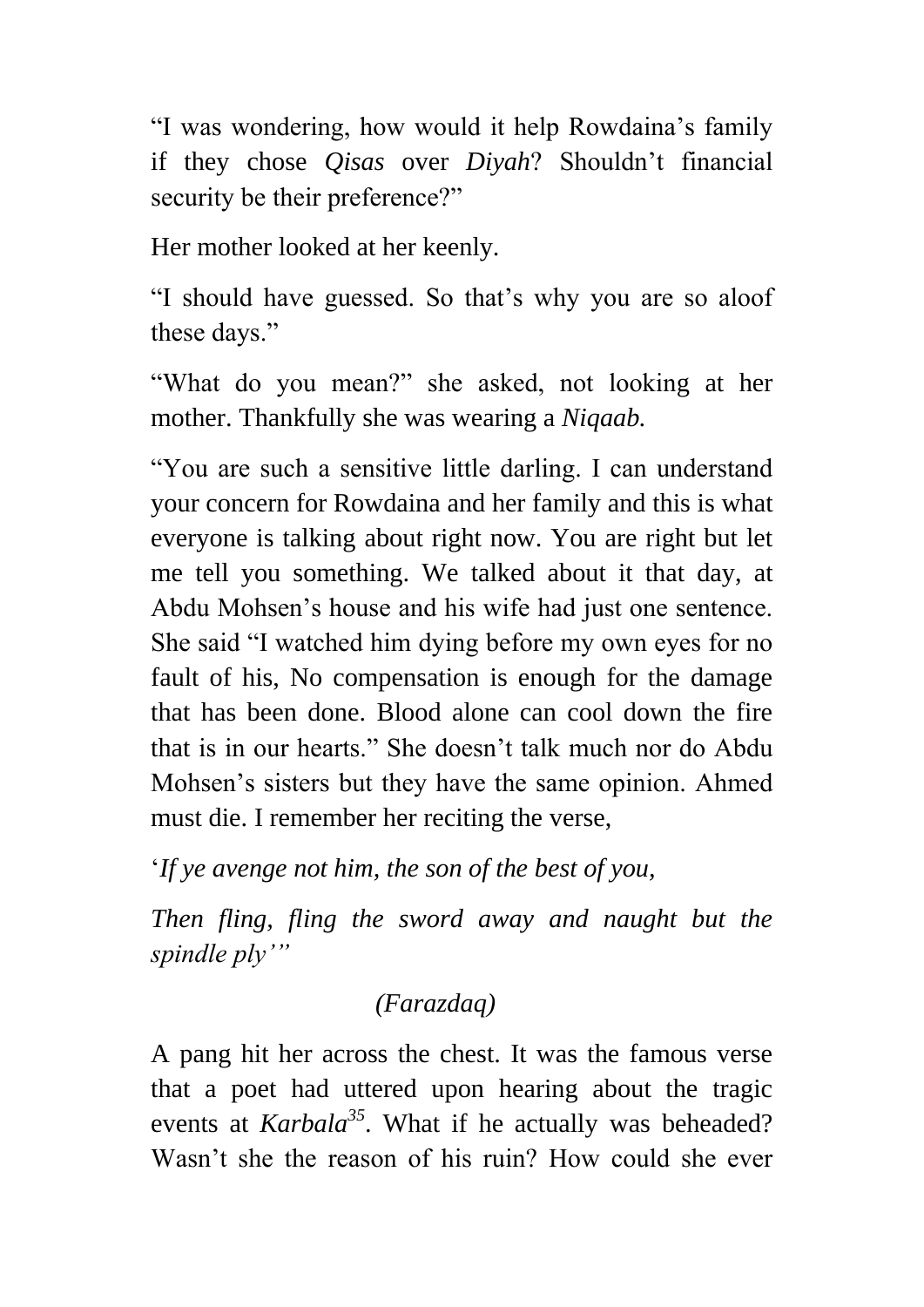walk this earth knowing that innocent blood had been shed? Wasn't she the invisible reason for this misdeed that he had committed? She felt like crying, but tears hung there among her brown lashes, trying hard to find a way to erupt unnoticed. They couldn"t.

*Dear Reader, this excerpt was just for you. I hope you liked it. In case you would like to read further, the book is just a click away. Thank you*